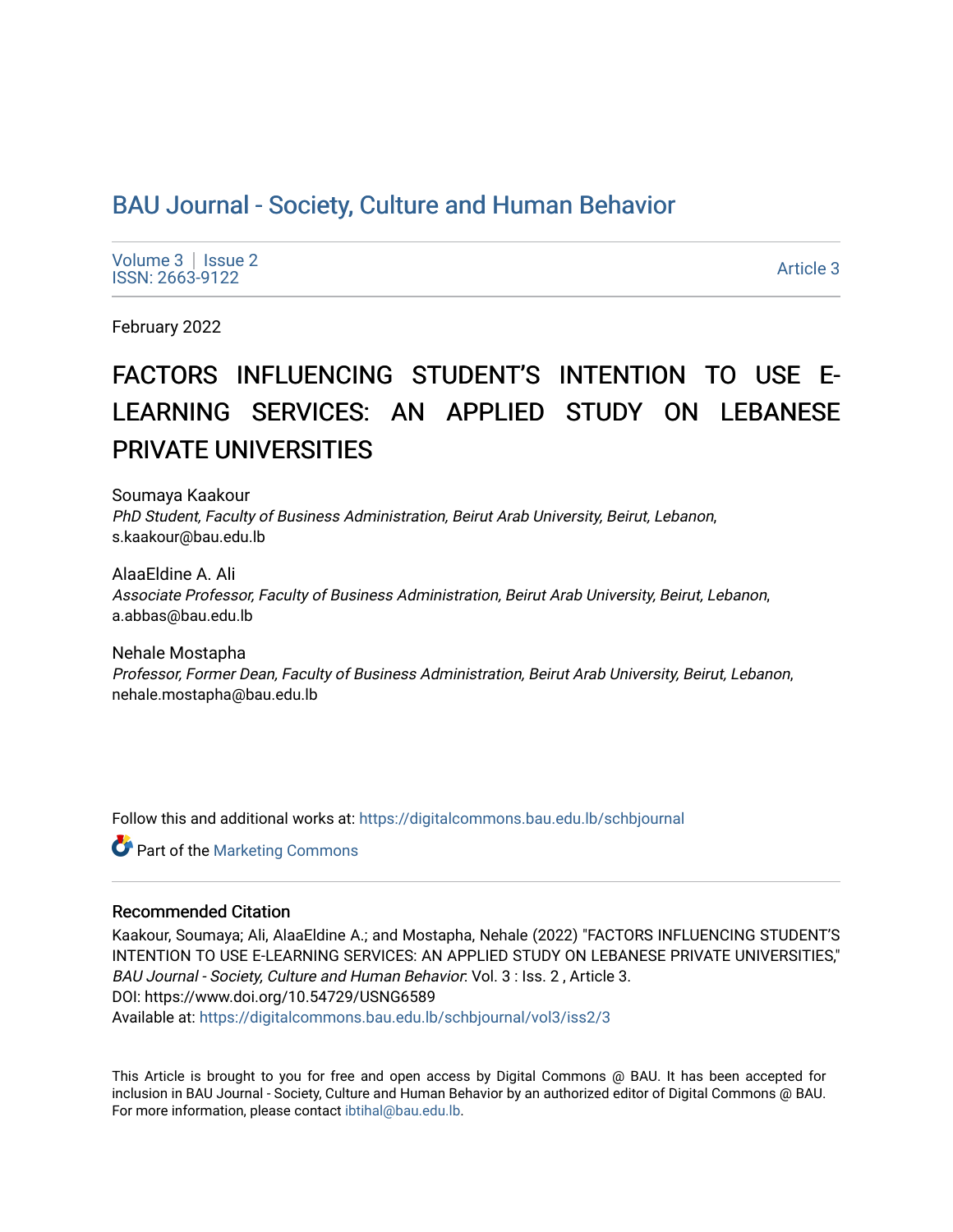# FACTORS INFLUENCING STUDENT'S INTENTION TO USE E-LEARNING SERVICES: AN APPLIED STUDY ON LEBANESE PRIVATE UNIVERSITIES

#### **Abstract**

The study's purpose is to investigate the impact of selected factors (Computer self-efficacy (CSE), subjective norms (SN), perceived enjoyment (PE), perceived usefulness (PU), perceived ease of use (PEOU), attitude) on university students' intention to use e-learning. The objective of this paper is to advance a conceptual framework to better understand the factors that could affect the intention of students to use e-learning in Lebanese universities. The collection of the data was from 444 private universities students in Lebanon. The SEM analysis had been used to assess the influence of these components to intend e-learning system. All proposed relationships are accepted in the framework expected the relationships between Computer self-efficacy (CSE) and subjective norms (SN) on perceived usefulness are rejected. In addition, relationships between subjective norms and perceived enjoyment on perceived ease of use (PEOU) are rejected. Finally, results are discussed then conclusions and future research are presented.

#### Keywords

Computer self-efficacy, subjective norms, Perceived usefulness, perceived ease of use, intention to use elearning system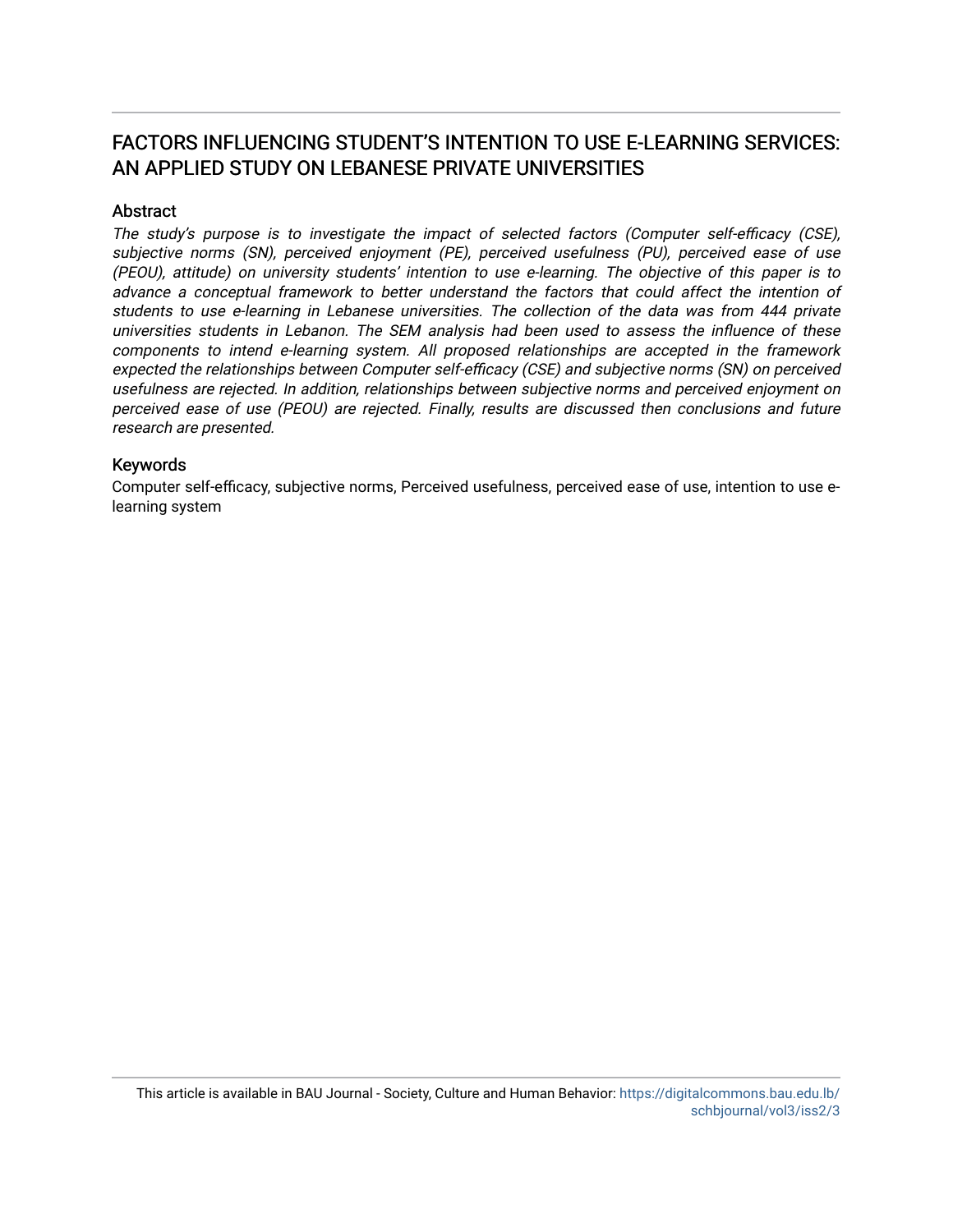#### **1. INTRODUCTION**

Because of the pandemic crisis of covid 19, the e-learning system has become a critical constituent of all educational institutions globally (Almanthari *et al.,* 2020; Rahman, 2021). This situation allowed universities to move from traditional physically presence learning process to elearning (Almanthari *et al.,* 2020; Gloria & Uttal, 2020).

However, e-learning faces various practical difficulties and obstacles (Baldwin-Evans, 2004). Despite investments, technology may be insufficient for learners to completely accept e-learning (Karkar *et al.,* 2020). E-learning in developing nations has been inadequately adopted in certain extent (Salloum *et al.,* 2019). In addition, applying e-learning have not been integrated and are not reached to the satisfactory level due to the shortage of clarifying the factors affecting its acceptance (Salloum *et al.,* 2019).

Few studies analyze variables affecting learner's intention to use e-learning (Regmi & Jones, 2020; Zhang *et al.,* 2020; Kayali & Alaaraj, 2020). By reviewing 107 published articles during ten years with investigating 152 external factors, practitioners revealed that self-efficacy, subjective norms and enjoyment were contemplate as the major extensive employed external factors that extended the technology acceptance model TAM (Abdullah & Ward, 2016).

CSE acts a role in academic major to accept e-learning. Thongsri *et al.* (2020) revealed that the user have the same skills, awareness and attitude towards e-learning even though the differences in academic major. Moreover, Subjective norms are considered as a variable impacting learner's intention to use e-learning services (Bagadia & Bansal, 2016; Nayanajith & Damunupola, 2019b). In addition, customers can be impacted by their enjoyment during technology usage (Yang et al., 2013; Nikou & Economides, 2015; Hussain *et al.,* 2016).

TAM examined the influence of PEOU and PU on attitude and learners' intention to use elearning (Castiblanco Jimenez *et al.,* 2021). Student's attitude toward using such technology leads to misused e-learning (Bonk *et al.,* 2002; Swan*,* 2002; Hovermill, 2003; Taat & Francis, 2020). Student's attitude is defined as a variable that hinders the acceptance of e- learning (Kisanga & Ireson, 2015). Facilitating conditions can face difficulties to carry on the task because of the external resources can hinder to execute the usage of e-learning (Kamal *et al.,* 2020; Khechine *et al.,* 2020).

This research will investigate the extent the TAM to which the following variables (computer self-efficacy, subjective norms, perceived enjoyment) may impact learners' intention by using elearning in order to be suitable for developing nations, such as Lebanon. This study is considered one of few studies to analyze e-learning in Lebanon, so by conducting this research the gap between student's behaviors toward e-learning in western countries and Arab countries will be more close.

According to the above, the next part shows the theoretical background which is divided into two parts, first theories to clarify intention to use e-learning, and next variables' definition. Following by presenting a literature review and improving hypotheses tested in this paper. In addition, the next part debates the methodology of the research. Then the findings and analysis are showed. Finally, conclusion and recommendations for future research are presented.

# **2. THEORETICAL BACKGROUND**

The theoretical background is categorized into two parts, the first part will discuss the theory TAM to clarify intention to use e-learning and in the next part will focus on definition of variables.

To achieve the purposes of this paper, the researcher will validate theory to recognize the phenomenon of usage intention of e-learning. TAM theory helps to analyze to what extent e-learning will be used. The objective of investigating the theory is to better clarify the effect of technology in improving to intend e-learning usage. This paper is based on employing TAM theory with extend on some variables from UTAUT and other variables by testing them toward usage intention of e-learning.

#### **2.1 Technology Acceptance Model (TAM)**

Referring to Morris and Dillon (1998), technology acceptance is as "the illustration willingness within a user group to apply information technology (IT) for the goals it was drawn to carry of" (p. 5). TAM usage is to proclaimed people to have authority or not on the system applied (Pearlson & Saunders, 2006). According to Mazman & Usluel (2009), the main thought behind the TAM is that, individual has the tendency to support or not technology to some extent that they have faith how much it is helpful in performing their job better (perceived usefulness) and if a user considered that learning to apply that technology in place have no effort (ease of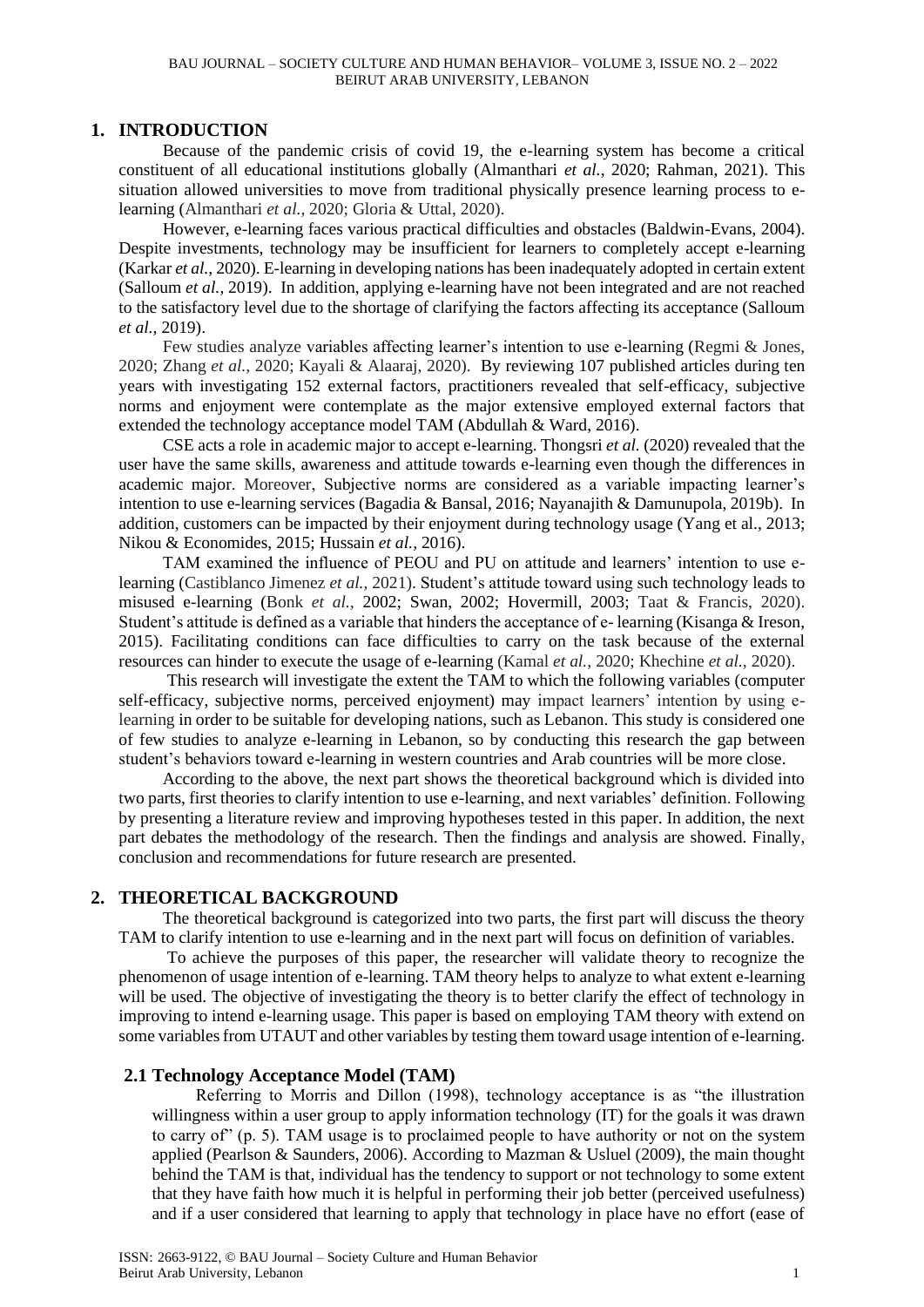use). TAM is one of the strong models for estimating user adoption in particular in information system context such e-learning.

In TAM, attitude toward intention to use is considered as an assessment impact of a negative or positive feeling of people in executing a specific behavior (Ajzen & Fishbein, 2000). The last factor involved in TAM is behavioral intention to use (BIU) which is a dependent variable that examined the actual utilization of the device from users (Morris & Dillon, 1997; Agarwal & Prasad, 1998; Thompson *et al.,* 2006).

Many research used TAM by extending additional constructs (Venkatesh, 2000; Venkatesh & Bala, 2008). For e-learning acceptance, the TAM is a suitable model (Zhang *et al.,* 2008; Arbaugh *et al.,* 2009; Liu *et al.,* 2010; Ghasemi-Varnamkhasti *et al.,* 2011; Baby & Kannammal, 2020). However, this model is unable to represent all crucial variables that may impact on intention to use e-learning. First, individuals may deal with e-learning acceptance not only due to the technology. E-learning is an involvement in innovation. Second, the existence of e-learning due to individuals that play a role for e-learning acceptance. Third, some particular characteristics such as facilitating conditions of e-learning make the difference, comparing from any other information system (Ndonje, 2013).

#### **3. VARIABLES CONCEPTUALIZATION**

There is a debate between researchers (Ayeh et al., 2013; Bakar & Razak, 2014) about factors influencing on intention of e-learning usage which is an essential ingredient. Therefore, many studies (Al-Rahmi et al., 2018; Jury, 2007; Tan, 2013) mentioned variables which impact the intention behind e-learning usage. The definition of the dependent and independent variables will be explained as follows.

#### **3.1 Computer Self Efficacy (CSE)**

Bandura debated the self-efficacy as the faith in person's abilities to motivate, rational resources and movement needed to suit with certain situations (Bandura & Cervone, 1986). Selfefficacy is an individual's perception to perform a particular job (Gist, 1987).

Furthermore, CSE is considered as the capability of individual's perception is linked to particular computer skills and knowledge (Murphy *et al.,* 1989). Compeau and Higgins (1995), conceptualized the CSE as the person's belief considering their capability of computer's application in IT context. It is the ability of person's beliefs to execute some tasks in order to reach for certain goals (Saadé & Kira, 2009) to execute certain activities related to information technology (Kanwal & Rehman, 2017). Person's behavior is examined by the execution of CSE (Salloum *et al.,* 2019).

#### **3.2 Subjective Norms (SN)**

Subjective norms are defined as an individual's faith that influence others thinking, must or must not execute the behavior (Ajzen & Driver, 1992; Taylor & Todd, 1995). That individual is stimulated to observe with the relatives or friends even if this individual does not recommend the conduct (Fishbein & Ajzen, 1977).

Subjective norms are also called by several words, such as social factors, social influence, or social norms, in different theories (Mazman *et al.,* 2009). Subjective norms are the anticipated group pressure to execute some conduct and the stimulation to observe with those pressures (Hyde & White, 2009). Considering the e-learning environment, many friends recommended other learners to apply e-learning (Kanwal & Rehman, 2017). Subjective norms are thoughts in which people have faith to adopt with e-learning system (Al Hamad, 2020).

#### **3.3 Perceived Enjoyment (PE)**

Perceived enjoyment (PEN) is considered as the degree of being enjoyable in applying technology (Davis et al., 1992). Perceived enjoyment (PEN) is regarded as an intrinsic stimulation to apply technology (Venkatesh & Speier, 2000). Perceived enjoyment is also defined as how student can evaluate certain services either it is enjoyable or not (Teo & Noyes, 2011). PE is considered as a tool of motivation to improve activity's performance without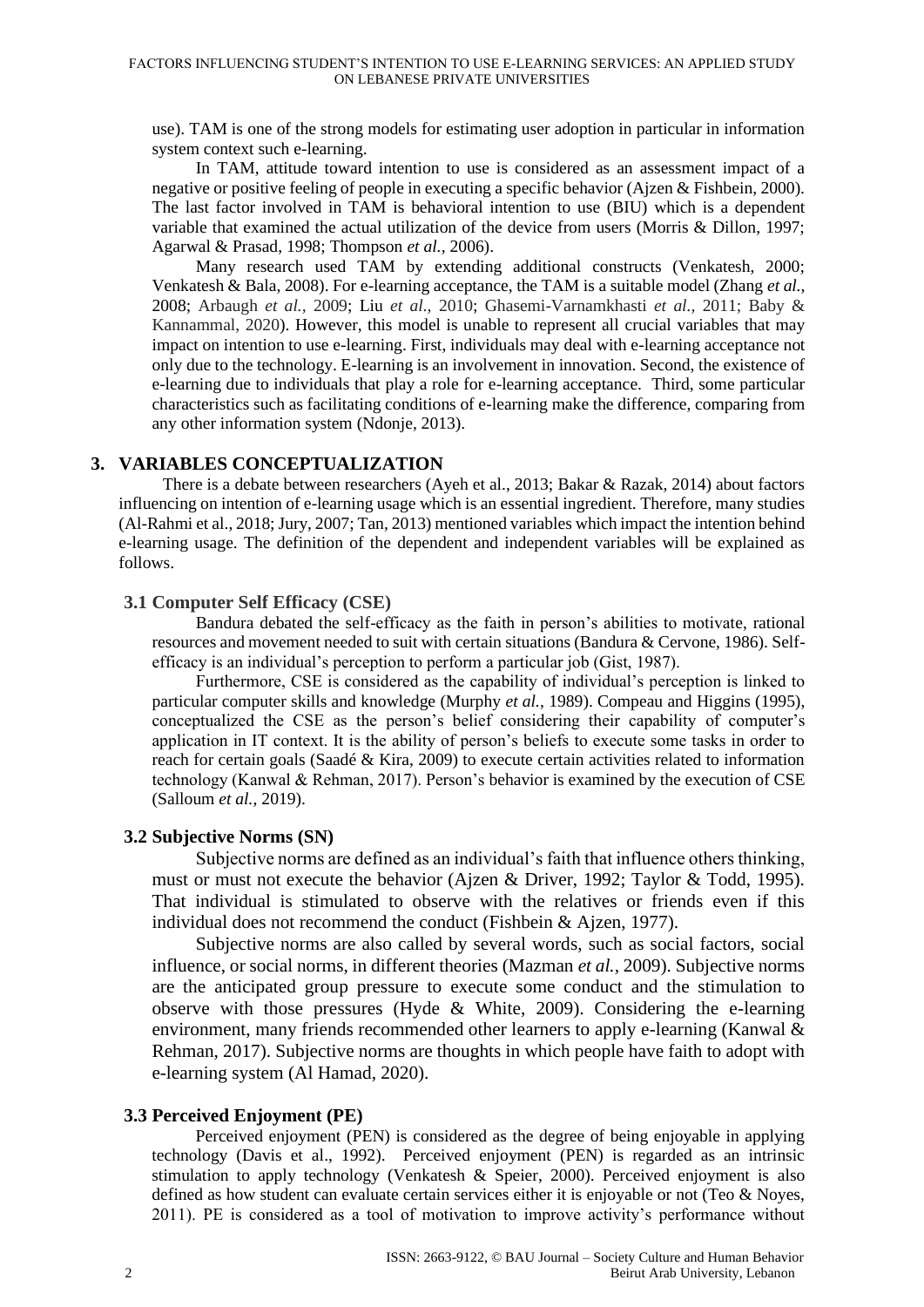concerning any reason that may affect this activity's performance (Teo  $&$  Noyes, 2011). (PE) is also defined as an action of applying a particular device is perceived to be enjoyable, without taking into consideration any performance effects resulting from system usage (Alharbi & Drew, 2014). By applying a new system, the enjoyment experienced can decrease the perception of user's effort (Alia, 2017).

#### **3.4 Perceived Usefulness (PU)**

Davis (1989), described PU as the extent to which a learner has faith that making use of some systems or using the new technology would have an effect on his/her job achievement. Hence, this variable measures the utilitarian dimension of adopting the technology on the groundwork that users assume that the use of the technology will facilitate them in engaging in the tasks to be developed (Davis, 1989). Specifically, perceived usefulness refers to effectiveness at work, productiveness understood as time saving and the relative importance of the system for the person's work (Davis et al., 1989).PU is described as a level to which a person anticipated in technological know-how as high quality and efficient (Nysveen et al., 2005).

# **3.5 Perceived Ease of Use (PEOU)**

PEOU is described as the level to which a person has faith that the usage of a precise device could be free of force (Lovinger et al., 1985). In addition, according to Davis (1989) who posited that the interconnection between learner and e-learning is intelligible. PEOU considered as an estimator factor in Davis' model. Davis (1989), revealed that with minimum required effort to achieve certain task, people will easily adopt the technology.

Venkatesh (2000), argued that based on user's beliefs concerning the system used, utilizers can perceive ease of use. Venkatesh et al. (2003), displayed that PEOU is a characteristic of utilizors' contrast of the effort engaged in the learning's process. Porter and Donthu (2006), deposits that utilizer will keep away from studying new knowledge due to the perceived situation and chance related with gaining knowledge of that thing.

#### **3.6 Attitude**

Triandis (1971) described attitude as individual's character which reflects positive or negative conduct. In addition, attitude is described as the ability of individual's to interact with certain behavior. Attitude suggests an individual's feeling of profitableness or non profitableness towards certain devices (Morris & Dillon, 1997).

Attitude toward intention to use certain devices is described as a person's influence to the system usage (Davis, 1989; Venkatesh et al., 2003). In the framework of TAM, Davis described Attitude to employing as "the level of evaluative impact that a person associates with using the goal system in his or her job" (Davis, 1992). According Bajaj and Nidumolu (1998) who defined attitude as the level to which a person is interested in a particular device. As evaluated by the TPB, attitude and person's behavior are significantly impacted (Boateng et al., 2016).

# **3.7 Facilitating Conditions (FC)**

Facilitating conditions are described as "supportive package for customers of PCs could also be one kind of facilitating situation that can have an effect on system usage" (Thompson et al., 1991, p. 129). FC is described as much as the infrastructure and organizational technical are supportive to help individual using certain device (Venkatesh et al., 2003). FC is considered as a variable in which individual's point of view to manipulate certain conduct (Venkatesh et al., 2008). FC is defined as individual's point of view about existing technical support existed for the usage of a device or system (Venkatesh et al., 2012). FC exist when person's inspiration in using e-learning refers to organizational infrastructure and technical strengths (Tarhini et al., 2017a).

#### **3.8 Intention to Use e-learning**

Marketers and researchers are analyzing intention to seize how a good deal effort a person would engage to without a doubt employing any technology (Ajzen & Fishbein, 1980). Davis et al. (1989), described the technology's intention to use as a level of individual that has viewed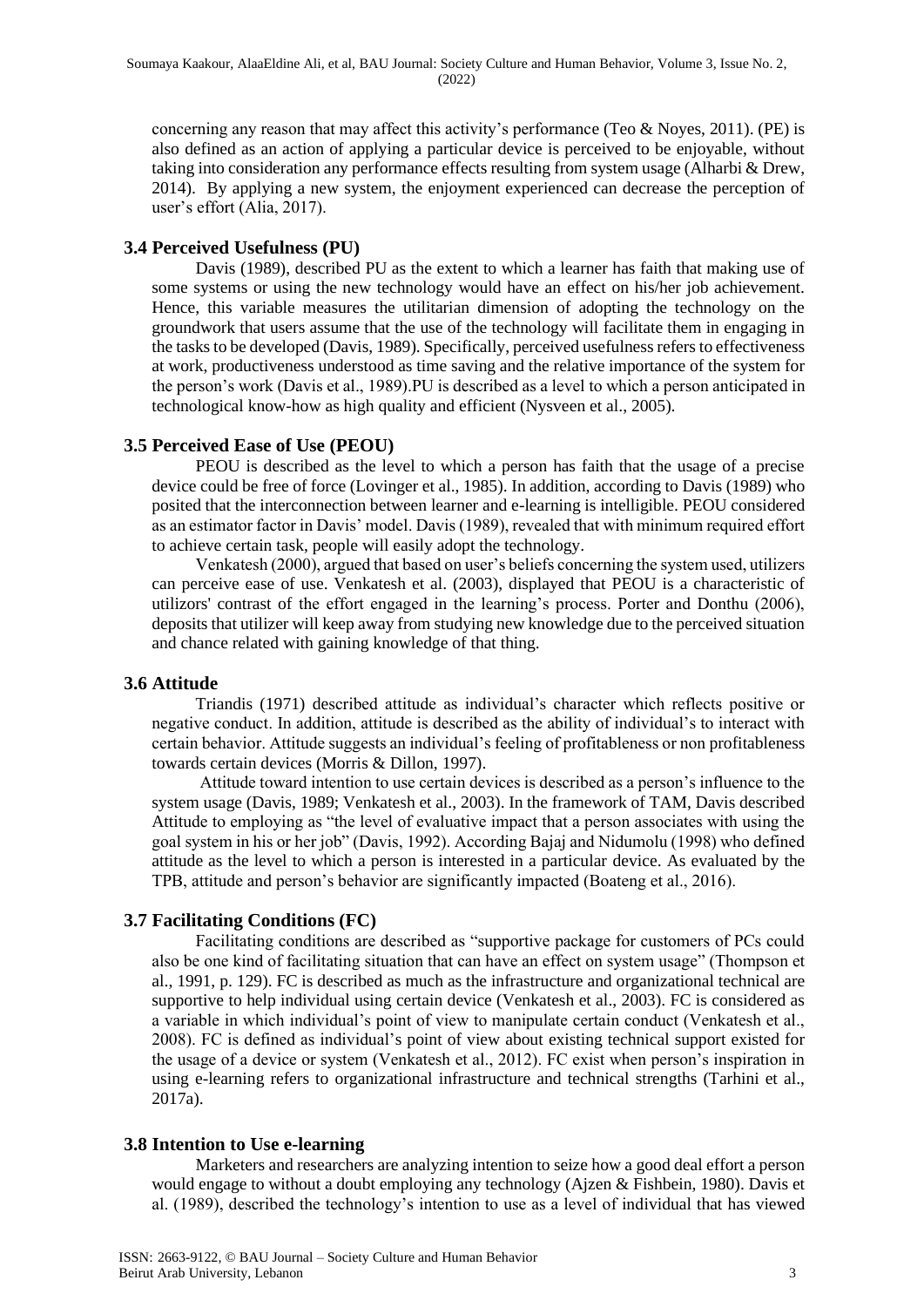aware layout to perform or not to operate certain conduct in future, it is to test the power of person's intention to operate a designated behavior.

Learners' intention increases when learners find the usage of e-learning is beneficial (Park, 2009). Intention to use is additionally defined as an individual's subjective probability that he will perform some conduct (Hsu et al., 2007). In the latest research, practitioners have determined that a greater opportunity to adopt technology is coming from the intention to use such technology (Cheng et al., 2011). In the context of e-learning, intention to use is considered as a key determinant of technology's adoption (Aypay et al., 2012). Intention to use is able to enhance the learning performance of the learners (Al-Rahmi et al., 2019).

#### **4. LITERATURE REVIEW AND HYPOTHESES DEVELOPMENT**

This study is aiming to investigate the factors influencing student intention to use e-learning to better understand the consumer behavior toward this important educational process. In the literature review, the argumentative will be used by mentioned support or refusing for the hypotheses tested by previous research. The purpose is to improve a body of literature that establishes a contrarian viewpoint. Argumentative approaches to examining the literature can be a legitimate and essential form of discourse.

#### **4.1 The effect of Computer self-efficacy (CSE) on Perceived Usefulness**

Self-efficacy has been examined considerably in e-learning context (Lent et al., 1984; Compeau & Higgins, 1995; Compeau & Huff, 1999; Madorin & Iwasiw, 1999; Hasan & Elqaq, 2004). Moreover, a higher CSE leads for higher ability for using e-learning system and invest effort to overcome tough limitations as in contrast to people with low CSE (Kanwal & Rehman, 2017). Furthermore, CSE and PU are positively related (Compeau & Higgins, 1995; Venkatesh & Davis, 1996; Venkatesh, 2000; Mathieson et al., 2001; Gong, Xu & Yu, 2004; Ong & Lai, 2006; Pituch & Lee, 2006; Xiong et al., 2013).

However, according to Tarhini et al. (2017) revealed that in e-learning context, there is insignificant relationship among the e-learner's CSE and PU. Furthermore, Alenezi and karim, (2010) argued that CSE had no impact on the learners' intention of e-learning usage. Latest studies found that CSE has an insignificant impact on PU, in e-portfolios acceptance (Abbad et al., 2009; Chatzoglou et al., 2009; Abdullah & Ward., 2016; Chang et al., 2017; Kanwal & Rehman, 2017; Salloum et al., 2019). Pituch & Lee (2016) argued that there is no linkage between self-efficacy, PU and intention of using e-learning (Al-Rahmi et al., 2018). Hence, the hypothesis is as follows:

H1 a. CSE positively affects perceived usefulness in Lebanese private universities.

#### **4.2 The effect of Computer self-efficacy (CSE) on Perceived Ease of Use**

CSE plays an important act in terms of its significant impact on PEOU (Igbaria & Iivari, 1995; Madorin & Iwasiw, 1999; Wang et al., 2006; Saadé & Kira, 2009; Abbad et al., 2009; Chatzoglou et al., 2009; Al-Haderi, 2013; Abdullah & Ward, 2016; Chang et al., 2017; Kanwal & Rehman, 2017; Huang et al., 2020; Salloum et al., 2019).

Moreover, a research examined three kinds of systems (interactivity, functionality, response) that expose Self-efficacy had a statistically sizable impact with its effect being limited to PEOU. Specifically, for PEOU, the factor with the strongest influence used to be self-efficacy, with system response and system performance additionally having wonderful direct outcomes (Pituch & Lee, 2006).

According to (Boateng et al., 2016) revealed that CSE and PEOU had an insignificant direct relationship on e-learning adoption. Hence, the hypothesis is as follows:

H2 a. CSE positively affects PEOU in Lebanese private universities.

#### **4.3 The effect of Subjective Norms (SN) on Perceived Usefulness (PU)**

The purpose of employing SN is an essential consideration in persons' decision for system usage. However, research results are variable. It is the impact of other people to drive an individual to have an intention toward certain system (Zhou, 2011).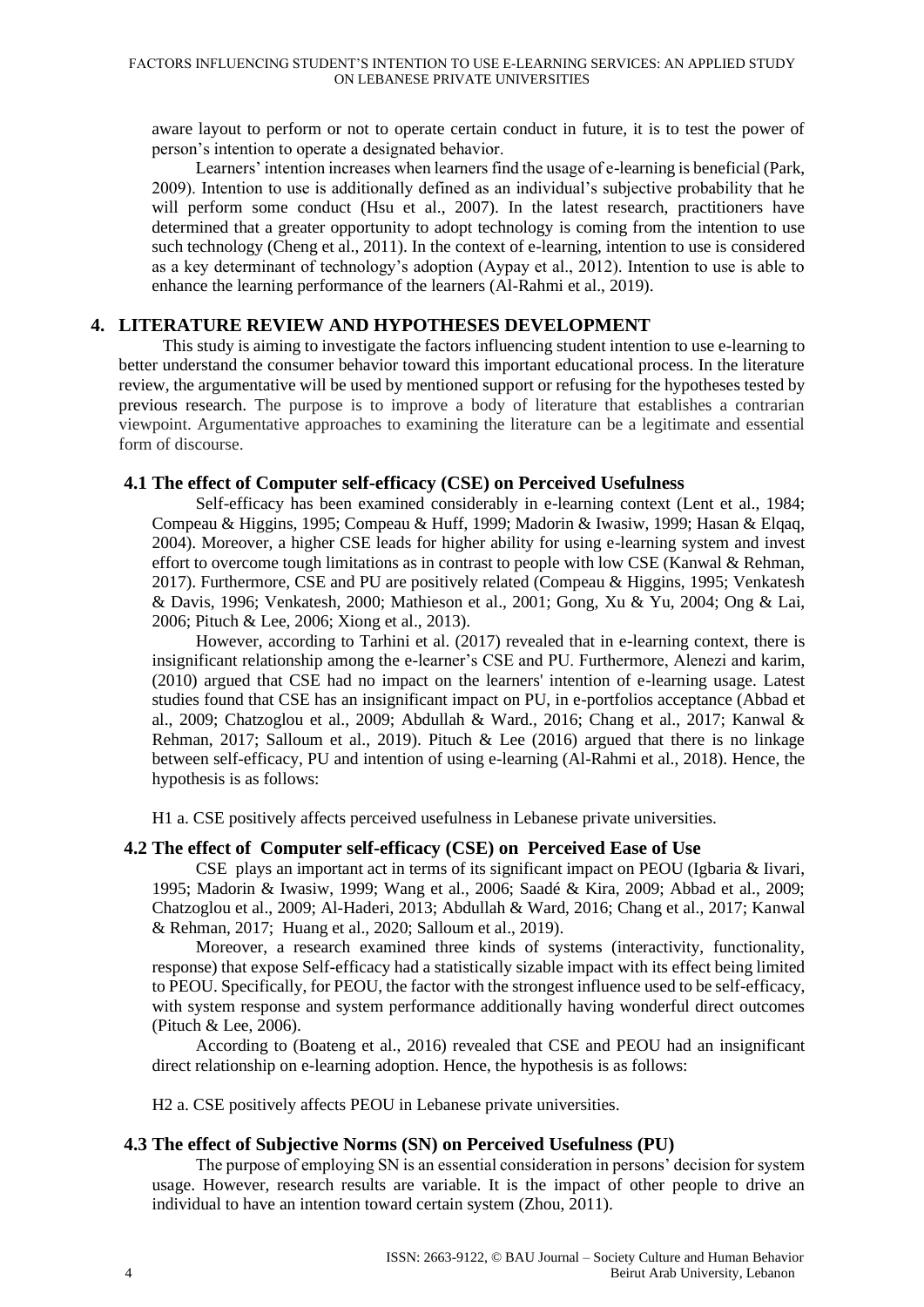Latest research revealed that SN and PU are significantly related (Taylor & Todd, 1995a; Hsu & Lu, 2004; Lee, 2006; Al-Ammari & Hamad, 2008; van Raaij & Schepers, 2008; Abbad et al., 2009; Park, 2009; Karaali et al., 2011; Motaghian et al., 2013; Rejón-Guardia et al., 2013; Abdullah & Ward, 2016; Al-Gahtani, 2016; Chang et al., 2017; Teo & Zhou, 2017; Revythi & Tselios, 2019; Salloum et al., 2019). However, some studies stated that the relation is insignificant between subjective norms and PU (Abdullah & Ward, 2016; Kanwal & Rehman, 2017; Al-Hamad, 2020). Thus the hypothesis will be as follow:

H1 b. SN is positively related to perceived usefulness in Lebanese private universities.

#### **4.4 The effect of Subjective Norms (SN) on Perceived Ease of Use**

Latest studies stated that SN has positively related on PEOU for e-learning (Yuen & Ma, 2008; Abbad et al., 2009; Park, 2009; Park et al., 2012; Motaghian et al., 2013; Al-Gahtani, 2016; Abdullah & Ward, 2016; Chang et al., 2017; Kanwal & Rehman, 2017; Revythi & Tselios, 2019; Salloum et al., 2019; Al-Hamad, 2020).

Furthermore, previous studies stated that the social influence significantly impact on behavioral intention by applying the e-learning system (Beck & Ajzen, 1991; Taylor & Todd, 1995; Agarwal & Prasad, 1997; Al-Gahtani, 2016; Tarhini et al., 2017). However, according to (Yu et al., 2018), found that SN had insignificant impact on intention. Social influence is related to employees' attitude towards e-learning (Yoo & Han, 2013). SI has a significant impact on cloud-based e-learning (Nguyen et al., 2014). Refer to (Chang et al., 2017) found that SN no significantly influences on PEOU for e-learning. Thus the hypothesis will be as follow:

H2 b. subjective Norm positively affects perceived ease of use in Lebanese private universities.

#### **4.5 The effect of Perceived Enjoyment (PE) on Perceived Usefulness**

In the context of technology's adoption, enjoyment has been used in several studies due to the fact it is supposed that enjoyment may have a significant impact on the users' views (Alhawari & Mouakket, 2010). The enjoyment experienced whilst the use of a new computing device can limit the perception of effort being made via the person (Alia, 2017). In addition, according to Al-Mushasha (2013) who posits that feeling enjoyable when using e-learning systems can significantly impacted the PU and PEOU.

Previous research determined that PE is positively associated on perceived usefulness of e-learning, when the learners is conscious that employing e-learning device is enjoyable (Teo et al., 1999; Agarwal & Karahanna, 2000; Koufaris & Hampton-Sosa, 2002; Yi-Cheng et al., 2007; Chatzoglou et al., 2009; Lin et al., 2010; Al-Aulamie et al., 2013; Zare & Yazdanparast, 2013; Abdullah & Ward, 2016; Chang et al., 2017; Salloum et al., 2019; AlHamad, 2020; Siron et al., 2020; li et al., 2021). Hence, the following hypotheses were determined:

H1 c: Perceived enjoyment (PE) has a positive effect on the perceived usefulness in Lebanese private universities.

#### **4.6 The effect of Perceived Enjoyment (PE) on Perceived Ease of Use**

PE used to be established in latest studies that PE has a large impact on PEOU (Davis *et al.,* 1992; Teo *et al.,* 1999; Venkatesh, 2000; Moon & Kim, 2001; Koufaris & Hampton-Sosa, 2002; Venkatesh *et al.,* 2002; Chatzoglou *et al.,* 2009; Al-Aulamie *et al.,* 2013; Al-Mushasha, 2013; Ayeh *et al.,* 2013; Zare & Yazdanparast, 2013; Al-Ammary *et al.,* 2014; Abdullah & Ward, 2016; Kanwal & Rehman, 2017; Al-Rahmi *et al.,* 2019; Salloum *et al.,* 2019; AlHamad, 2020; Huang *et al.,* 2020; Siron *et al.,* 2020; li *et al.,* 2021). Enjoyment had influence on the students' intention to e-learning usage (Lee *et al.,* 2005; van der Heijen, 2004; Alenezi & Karim, 2010; Cheng, 2012; Zare & Yazdanparast, 2013).

Moreover, Moon and Kim (2001) found by using a sample of 152 graduate students in Koeran context that PE play an essential act in mediation between PU and intention to use internet. Additionally, Teo and Noyes (2011) posits that PE is significantly related to the intention to use, PU, and PEOU of technology.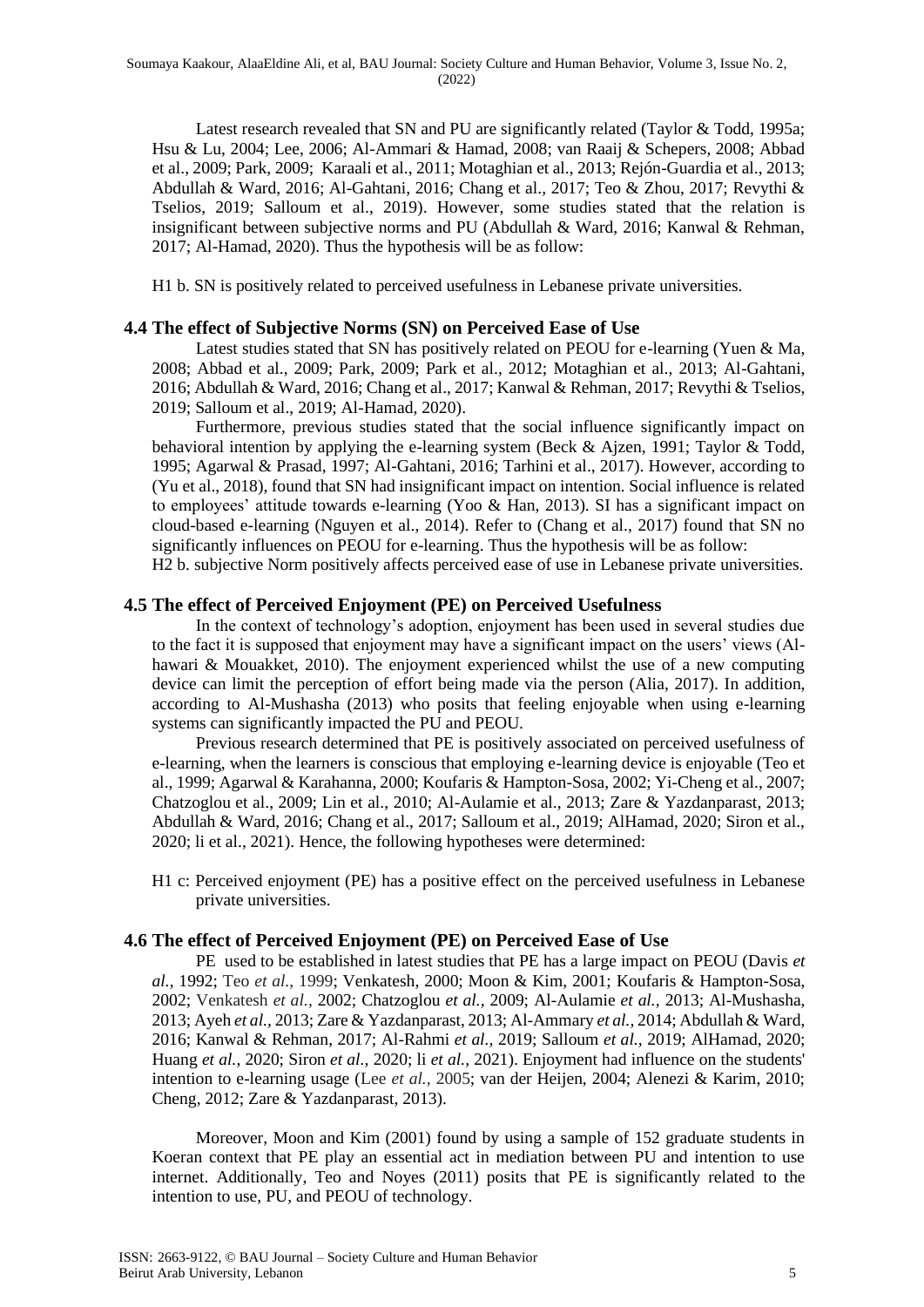Another study examines factors impacting e-learning acceptance and studying of foreign language learning, the outcomes stated that PE have no effect on e-learning adoption and studying toward language students via the mediating role of PU (Rafiee & Abbasian-Naghneh, 2019). Hence, the following hypotheses were proposed:

*H2 c:* Perceived enjoyment (PE) has a positive effect on the PEOU in Lebanese private universities.

#### **4.7 The effect of Perceived Usefulness on Attitude**

According to the literature, PU is positively affected users' conduct intention (BI) (Kibelloh & Bao, 2014), either directly or indirectly (via PEOU) on e-learning (Larmuseau et al., 2018; AlHamad, 2020). Several empirical studies have found that PU is the estimator of IT (Davis, 1989; Davis et al., 1992; Igbaria & Iivari, 1995; Gefen & Straub, 1997; Venkatesh, 2000; Koufaris et al., 2002; Gefen et al., 2003; Legris et al., 2003; Hsu & Lu, 2004; Ong et al., 2004; Cheong & Park, 2005; Lee, 2006; Kulviwat et al., 2009; Lee et al., 2009; Ong & Lai, 2006; Yu et al., 2018).

In addition, a study revealed that satisfaction mediate between PU and attitude in the direction of the device in an educational context (Szymanski & Hise, 2000; Casaló et al., 2010). Additionally, in e-learning context, several research found that the PU is significantly related to attitude. According to the literature, it suggested that PU and attitude toward the system are strongly related (Yang et al., 2011; Ayeh et al., 2013; Salloum et al., 2019). Hence, the following hypothesis is estimated:

H3: Perceived usefulness (PU) has a positive effect on the attitude in Lebanese private universities.

#### **4.8 The effect of Perceived Ease of Use (PEOU) on Attitude**

The impact of PEOU in the context of the TAM has been investigated in several studies (Morosan & Jeong, 2008; Huh et al., 2009; Casaló et al., 2010; Moroşan et al., 2010). The outcomes of numerous empirical research have been validated that PEOU and behavioral intention are positively related to accept e-learning, both directly (Davis, 1989; Gefen & Straub, 1997; Venkatesh, 2000; Wang, 2003; Gefen et al., 2003; Al-Ammary & Hamd, 2008; Amin, 2009; Lee et al., 2009; Ong & Lai, 2006) and indirectly, through PU (Davis, 1989; Igbaria & Iivari, 1995; Venkatesh, 2000; Venkatesh & Davis, 2000; Pituch & Lee; 2006; Al-Busaidi, 2013; AlHamad, 2020; Anouze & Alamro, 2019).

In addition, a positive correlation between PEOU and attitude (Park, 2009; Shroff et al., 2011; Teo & Noyes, 2011; Okazaki & dos Santos, 2012; Ayeh et al., 2013; Boateng et al., 2016; Kanwal & Rehman, 2017; Teo et al., 2019). However, according to Karkar et al. (2020) posited that PU and PEOU has the lowest impact comparing to social media websites. Further, Salloum et al. (2019), explored that (PEOU) has no impact on behavioral intention to use (BI) in the elearning context. Furthermore, to study the acceptance of e-learning system in Zimbabwe context, the study posited that PU is considered as a vital leader toward intention to use. In contrast, PEOU was insignificantly related toward intention to e-learning usage (Rafiee  $\&$ Abbasian-Naghneh, 2019). Based upon the preceding research, the following hypotheses are proposed:

H4. PEOU has a positive effect on the attitude in Lebanese private universities.

#### **4.9 The effect of Facilitating Conditions (FC) on Intention to Use**

Many research have examined the influence of FC as one of the important elements to indicate user's acceptance of technology (Danielsson et al., 2006). The research output shows that (FC) have positive influence towards behavioral intention (BI) (Teo, 2011; Foon & Fah, 2011; Im et al., 2011; Chen & Chan, 2014; Martins et al., 2014; Mutlu & Der, 2017; Raman & Rathakrishnan, 2018; Almaiah & Alyoussef, 2019; Wang et al., 2020). According to Nysveen and Pedersen (2016), an individual who benefits from high access in facilitating conditions, leads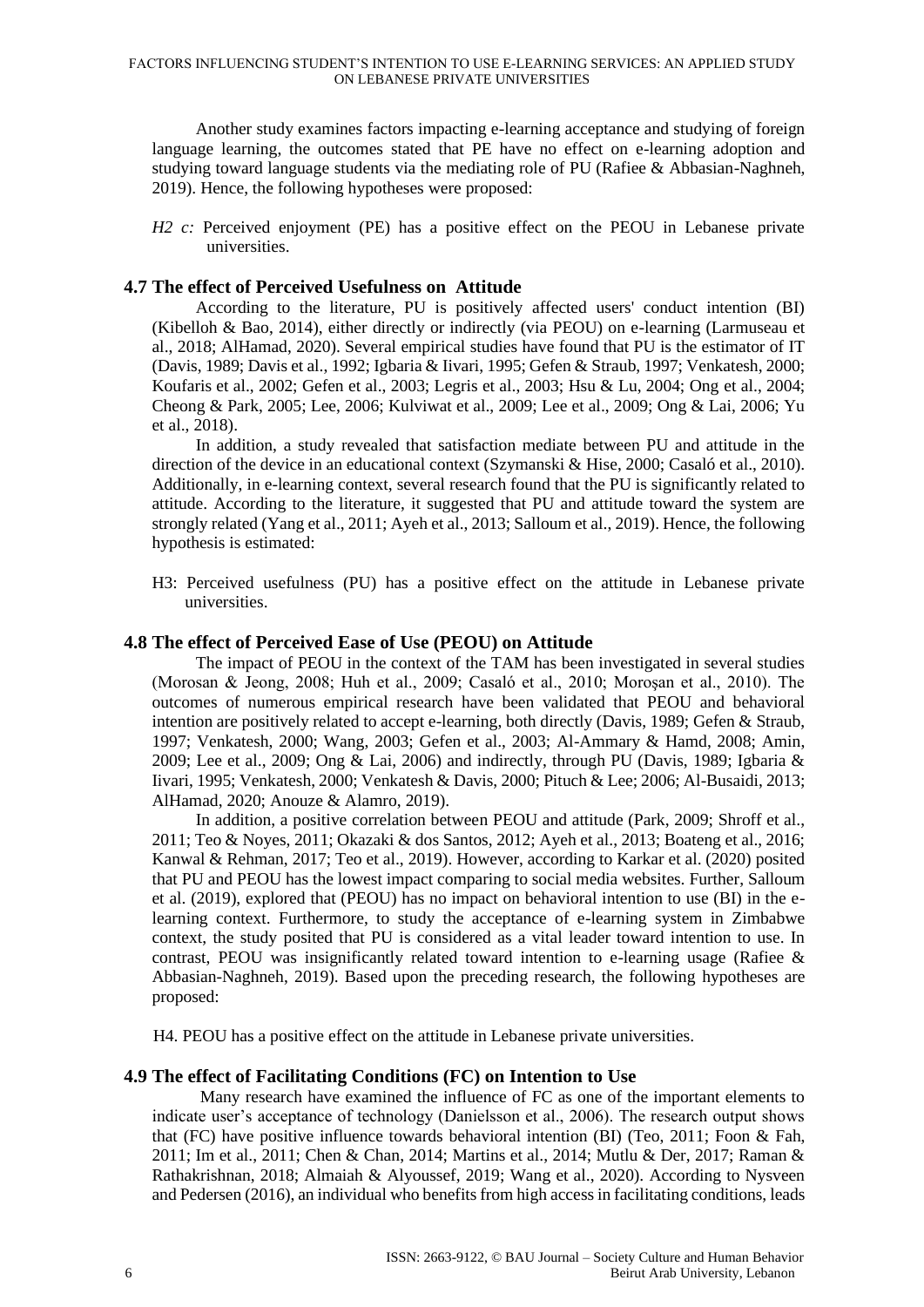to have a large possibility to intend technology. This linkage is referred to the unified theory of acceptance and use of technology theory UTAUT (Khazaei, 2019).

Due to the lack of research concerning teachers' technology adoption, a research examined the intention to use technology in the view of instructors who teach English language in China. PU and FC have been observed to be considerable estimators of attitude toward use, while PEU used to be (Teo et al., 2018). A research tested the linkage between FC and intention to continue the use proved that the relationship is positive and significant (Tarhini et al., 2013; Bakar & Razak, 2014).

However, facilitating conditions revealed that there is no support toward cloud-based Elearning (CBE-L) (Nguyen et al., 2014). Another study investigated the associations between facilitating conditions and employees' attitudes in the direction of e-learning, the result showed a no positive relationship (Yoo & Han, 2013). According to Tarhini et al. (2017), they found a no effect between behavioral intention and FC. Thus, the following hypotheses are proposed:

H5: Facilitating conditions has a significant impact on intention to use in Lebanese private universities.

#### **4.10 The effect of Attitude on Intention to Use**

Latest studies found a direct and significant association between an individual´s attitude in the direction of an object or conduct and that individual´s conduct (Brown & Stayman, 1992). Empirically, numerous research have additionally confirmed that attitude and intention are positively related (Lee et al., 2005; Cheung &Vogel, 2013) to use technology (Davis, 1989) and to accept or to intend e-learning system usage in different context (Ong et al., 2004; Yu, 2006; Raaij & Schepers, 2008; Wangpipatwong et al., 2008; Alenezi & Karim, 2010; Ayeh et al., 2013; Elkaseh et al., 2014; Yang et al., 2017; Hussein, 2017; Salloum et al., 2019).

According to Bruess (2003) exposed on the acceptance of educational technology context that attitudes have an essential act on impacting scholar's teaching offline. Forgasz (2006) exposed that instructors are encouraged to apply on computers if they perceive that this will increase scholar's enjoyment. Not all scholars respond in similar level to the possibility to be involved in technology. Vale and Leder (2004), reported in his study on secondary students that women were less significant than men about computer-based mathematics. However, a research explored that Attitude had insignificant effect on Intention (Teo & Noyes, 2011; Al-Adwan et al., 2013). Hence, the following hypothesis is formulated:

H6: Attitude has a positive effect on the intention to use in Lebanese private universities.

#### **5. CONCEPTUAL FRAMEWORK**

On the basis of extensive literature review a research model based on the theories and concepts is as under:



Source (developed by the researcher)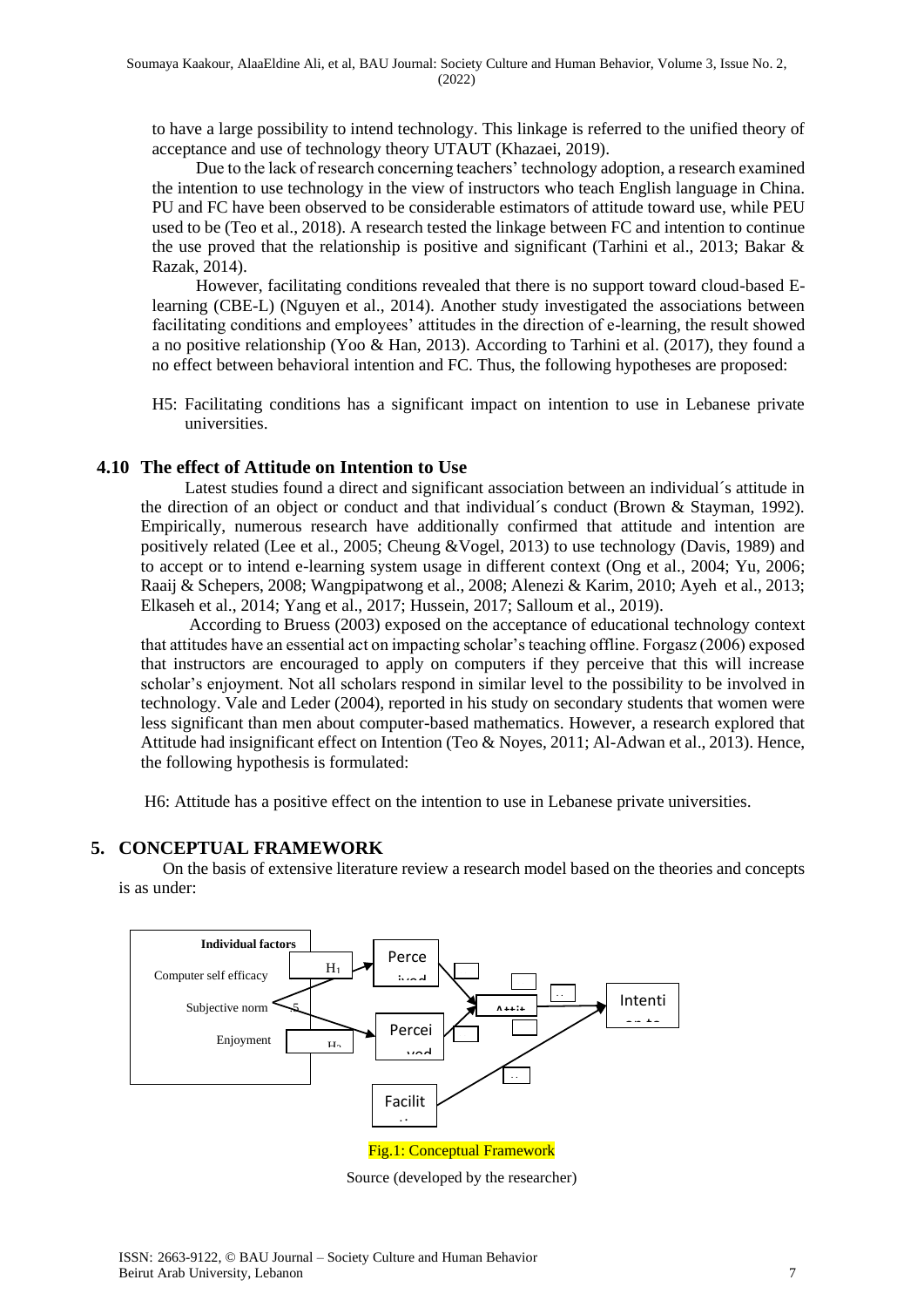#### **6. RESEARCH METHODOLOGY**

This present research design will be conclusive with cross sectional design, because the objective is to test specific hypotheses and to analyze the linkage between the research variables. In the following sections the researcher will address the measurement, research population and sample, analysis.

#### **6.1 Population and Sample**

The population's target of this paper was of all students from Lebanese private universities during the academic year 2020-2021. Accordingly the research population is defined as all universities students who have e-learning experiences from one year and above and studying across the different levels of education in different academic programs (undergraduate, MBA students, Master, PHD student, DBA student) in Lebanon to have the sufficient experience to benefit the research. Purposive sampling is used.

In order to avoid the subjectivity and bias, the research employed the following equation in order to obtain the sample size (Yamane, 1967)

 $n=N/(1+N+(e2))$ 

Where:

n= corrected sample size, n=173834/435.585= 399 students.

 $N =$  population size.

 $e =$  Margin of error = 5%, based on the research condition.

A margin of error is 0.05, a 95% confidence level (Yamane, 1967).

An approximate number of the size will be acquired by Blom Invest Bank to analyze the universities students market, the population size on 2018 is 173,834 students. Data was collected from the distribution of electronic survey. The researcher obtained 445 responses; one of these responses was missed so the total is 444 responses.

### **6.2 Data Analysis**

Overall, 54.8 percent of respondents were women, 33/100 of respondents were aged between 18-28 years, 39.3/100 were aged between 28-38 years, 16.4/100 were aged between 38- 48 years and 11.2/100 were older than 48 years. The educational level question showed that 54.4/100 held a bachelor degree, 37.8/100 a Master's degree and 6.7/100 held a PhD. 0.9/100 held DBA. In addition, for the relationships information,  $3.4/100$  from the respondents were divorced, 42.5/100 were married and 54.2/100 were single.

|           |          |          |          |            |             |              | Attitu |          |
|-----------|----------|----------|----------|------------|-------------|--------------|--------|----------|
|           |          | Personal | Resistan |            |             |              | de     |          |
|           | Accessib | Innovati | ce to    | Perceived  | Perceived   | Facilitating | towar  | Intentio |
|           | ility    | veness   | change   | Usefulness | ease of use | Conditions   | ds use | n to use |
| Mean      | 3.2746   | 3.2472   | 3.2528   | 3.2697     | 3.2629      | 3.2255       | 3.250  | 3.1948   |
|           |          |          |          |            |             |              | 6      |          |
| Std.      | 0.92464  | 0.83347  | 0.94794  | 1.01288    | 0.90527     | 0.94750      | 0.978  | 0.98106  |
| Deviation |          |          |          |            |             |              | 73     |          |
| Minimum   | 1.00     | 1.00     | 1.00     | 1.00       | 1.00        | 1.00         | 1.00   | 1.00     |
| Maximum   | 5.00     | 5.00     | 5.00     | 5.00       | 5.00        | 5.00         | 5.00   | 5.00     |

|  |  |  |  | Table 1: Means, standard deviation |
|--|--|--|--|------------------------------------|
|--|--|--|--|------------------------------------|

Table 1 shows the descriptive statistics for the study variables. By Comparing with scale possibilities, it displays the mean values, standard deviations for all variables. The mean value of the accessibility was highest at 3.2746, with a standard deviation of 0.92464, perceived usefulness was the second highest mean at 3.2697 with a standard deviation of 1.01288, followed by PEOU (Mean value 3.2629, SD 0.90527), RTC (Mean value 3.2528, SD 0.94794), attitude towards use (Mean value 3.2506, SD 0.97873), Personal innovativeness (Mean value 3.2472, SD 0.83347), facilitating conditions (Mean value 3.2255, SD 0.94750), intention to use (Mean value 3.1948, SD 0.98106) and finally, Perceived Enjoyment (Mean value 3.1025, SD 0.89670).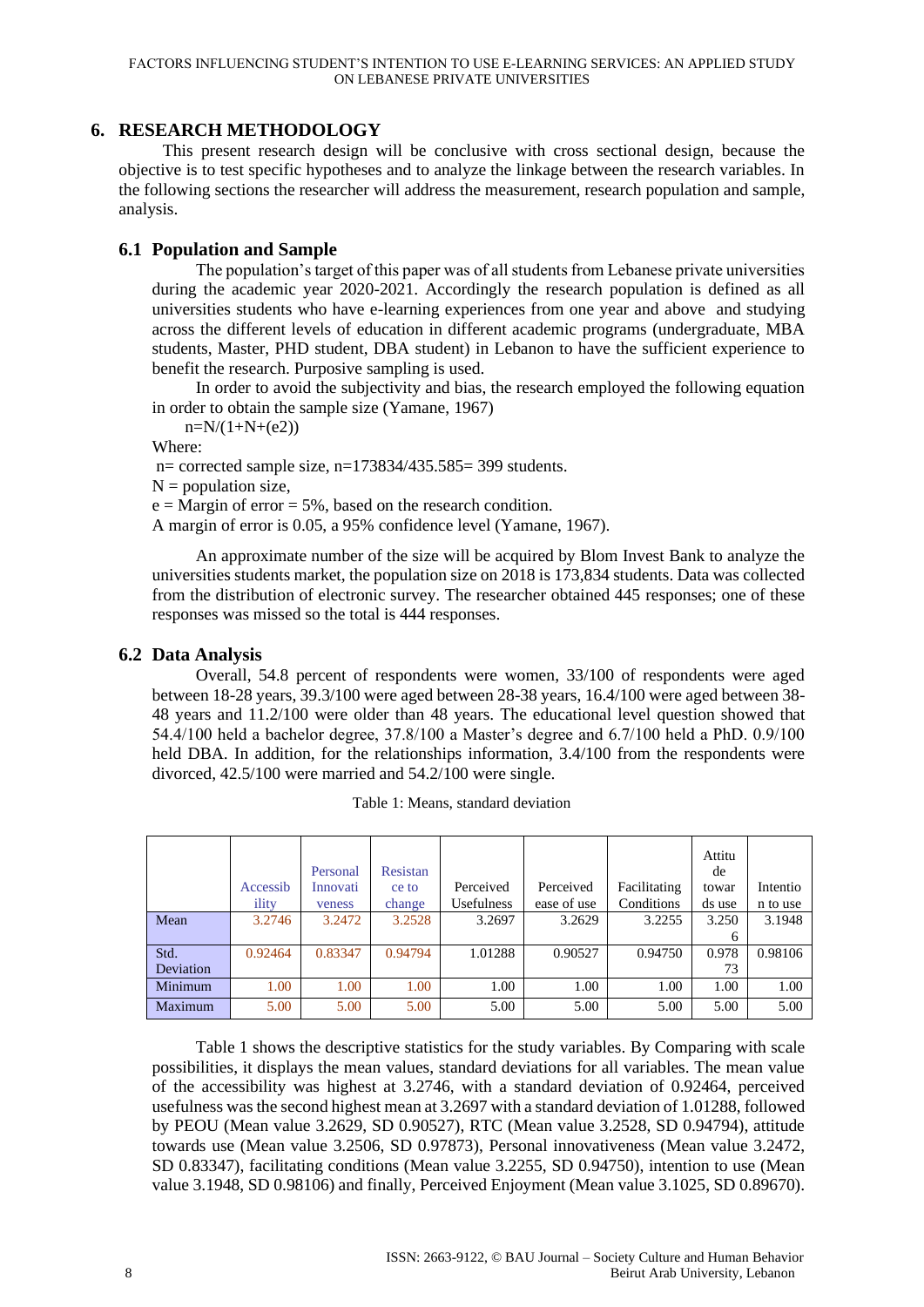#### Table 2: Cronbakh alpha

|                                | N                 | Cronbach Alfa |
|--------------------------------|-------------------|---------------|
| <b>Computer Self Efficacy</b>  |                   | 0.927         |
| Subjective norm                |                   | 0.87          |
| Perceived enjoyment            |                   | 0.0898        |
| Perceived Usefulness           | 4                 | 0.95          |
| Perceived ease of use          | 4                 | 0.903         |
| <b>Facilitating Conditions</b> |                   | 0.892         |
| Attitude towards use           | 4                 | 0.948         |
| Intention to use               | $\mathbf{\Omega}$ | 0.932         |

Table 2 describes Cronbach"s  $\alpha$  is utilized to evaluate the internal consistency of the multiitem scales. Computer self-efficacy measurement was adapted from 5 items on 5 points of Likert scale according to (Salloum et al., 2019) where  $(\alpha = 0.927)$ . The subjective norms measurement was adapted from 5 items on 5 points of Likert scale according to (Salloum et al., 2019) where  $(\alpha = 0.87)$ . Perceived enjoyment measurement was adapted by 5 items on 5 points of Likert scale according to (Salloum et al., 2019) where  $(a= 0.0896)$ . Perceived usefulness were based on a study by (Lee, 2006) and evaluated by employing a four-point Likert scale ( $\alpha$  0.95). PEOU was adapted by (Salloum et al., 2019) assessed on a 4 items scale where  $(\alpha \ 0.903)$ . Facilitating conditions was adapted by (Teo, 2011) by applying three items where ( $\alpha$  0.892). Attitude toward use is assessed by Salloum et al., 2019) by applying four items where ( $\alpha$  0.948) and finally the intention to use was evaluated by (Roca & Gagné, 2008). with three items where ( $\alpha$  0.932).

Discriminant validity is the enlargement to which a given data construct (here an unobservable variable) is recognize from other constructs (Hair et al., 2006). Thus, high discriminant validity contributes a proof that a statistical construct is exclusive and took some phenomenon that other measures do not. Discriminant validity is employed when cross relationships between index testing different variables are not extremely high and, therefore, relationships between the unobservable variables (computer self-efficacy, subjective norm, perceived enjoyment) are only moderately strong (Kline, 1998).

KMO is Kaiser-Meyer-Olkin test is a statistical measure to determine how suited data is for factor analysis. The test measures sampling adequacy for each variable in the model. The following result of KMO where, the computer self-efficacy (KMO 0.891), subjective norms (KMO 0.847), perceived enjoyment (KMO 0.862), PU (KMO 0.872), PEOU where (KMO 0.82), Facilitating where (KMO 0.74), Attitude toward use is (KMO 0.865) and finally the intention to use where (KMO 0.768).

|                           |              | Computer<br>Self<br>Efficacy | Subjective<br>norm | Perceived<br>enjoyment | Perceived<br>Usefulness | Perceived<br>ease of<br>use | Facilitating<br>Conditions | Attitude<br>towards<br>use | Intention<br>to use |
|---------------------------|--------------|------------------------------|--------------------|------------------------|-------------------------|-----------------------------|----------------------------|----------------------------|---------------------|
| Computer<br>Self Efficacy | $\mathbf{R}$ |                              | $.680**$           | $.612**$               | $.567**$                | $.621**$                    | $.486**$                   | $.531**$                   | $.547**$            |
|                           | P            |                              |                    |                        |                         |                             |                            |                            |                     |
| Subjective                | $\mathbf R$  | $.680**$                     |                    |                        |                         |                             |                            |                            |                     |
| norm                      | P            | 0.000                        |                    |                        |                         |                             |                            |                            |                     |
| Perceived<br>enjoyment    | $\mathbf R$  | $.612***$                    | $.614**$           |                        |                         |                             |                            |                            |                     |
|                           | P            | 0.000                        | 0.000              |                        |                         |                             |                            |                            |                     |
|                           | P            | 0.000                        | 0.000              | 0.000                  |                         |                             |                            |                            |                     |

#### Table 3: Correlations matrix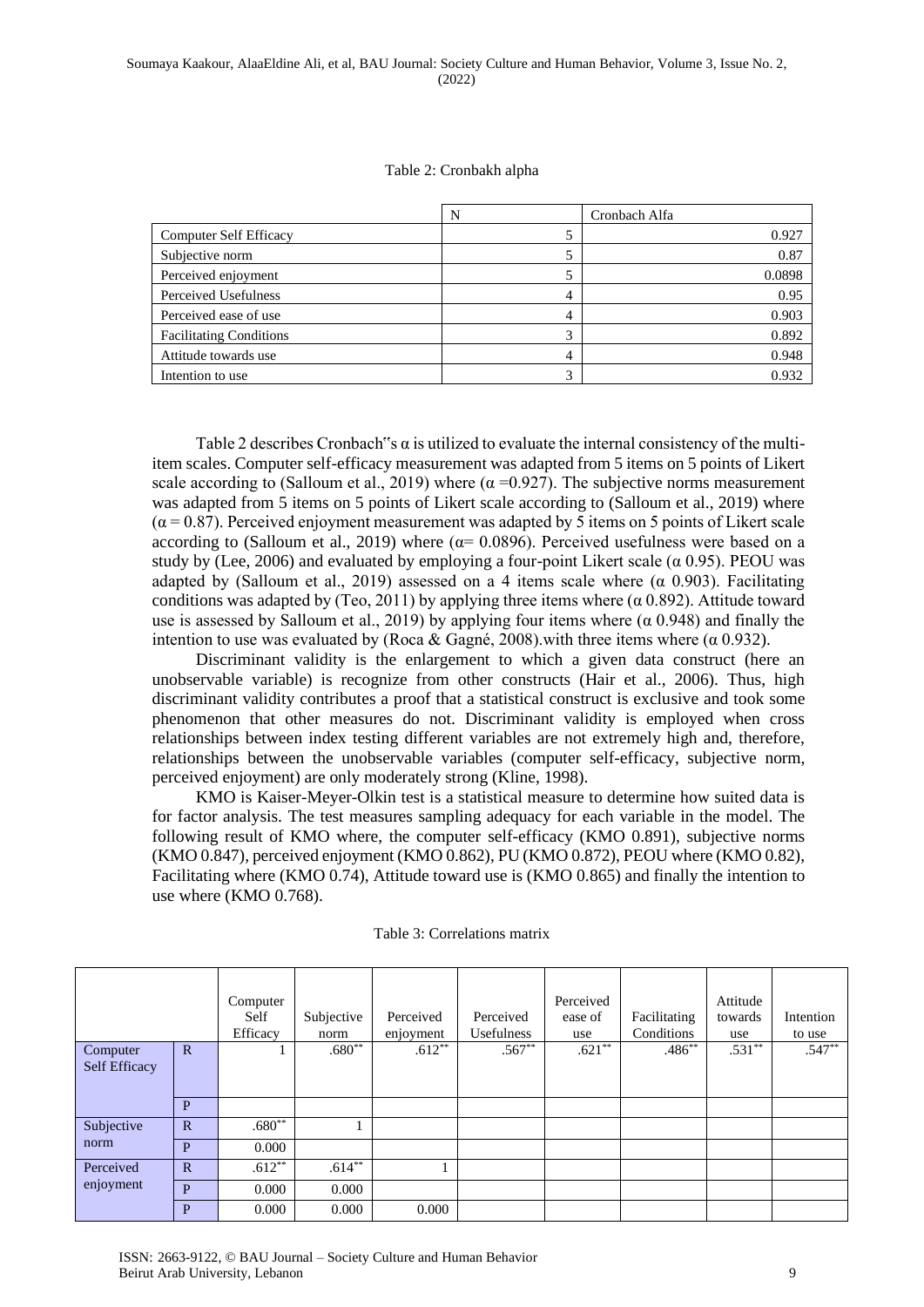#### FACTORS INFLUENCING STUDENT'S INTENTION TO USE E-LEARNING SERVICES: AN APPLIED STUDY ON LEBANESE PRIVATE UNIVERSITIES

|                         | P            | 0.000     | 0.000       | 0.000    |           |             |           |           |  |
|-------------------------|--------------|-----------|-------------|----------|-----------|-------------|-----------|-----------|--|
|                         | P            | 0.000     | 0.000       | 0.000    |           |             |           |           |  |
| Perceived               | $\mathbf R$  | $.567**$  | $.586^{**}$ | $.656**$ |           |             |           |           |  |
| <b>Usefulness</b>       | P            | 0.000     | 0.000       | 0.000    |           |             |           |           |  |
| Perceived               | $\mathbf R$  | $.621**$  | $.536**$    | $.512**$ | $.585**$  |             |           |           |  |
| ease of use             | P            | 0.000     | 0.000       | 0.000    | 0.000     |             |           |           |  |
| Facilitating            | $\mathbb{R}$ | $.486***$ | $.448**$    | $.517**$ | $.522**$  | $.666^{**}$ |           |           |  |
| Conditions              | P            | 0.000     | 0.000       | 0.000    | 0.000     | 0.000       |           |           |  |
| Attitude<br>towards use | $\mathbf R$  | $.531**$  | $.479**$    | $.609**$ | $.754***$ | $.665***$   | $.618***$ |           |  |
|                         | P            | 0.000     | 0.000       | 0.000    | 0.000     | 0.000       | 0.000     |           |  |
| Intention to<br>use     | $\mathbf{R}$ | $.547**$  | $.521***$   | $.649**$ | $.743***$ | $.678***$   | $.621**$  | $.813***$ |  |
|                         | P            | 0.000     | 0.000       | 0.000    | 0.000     | 0.000       | 0.000     | 0.000     |  |

\* P<0.05, \*\* P< 0.01, \*\*\* p < .001

In addition, table 3 represents correlations between constructs. Also, the p-value for all constructs denotes a significant relationship. After reviewing data, the author observed that all factors are correlated. The research analysis shows that the correlations between CSE with PU and between CSE with PEOU are respectively  $(r = .567**, p < .001)$ ;  $(r = .621**, p < .001)$ which indicates a positive relationship between these variables. Moreover, SN with PU and PEOU are respectively  $(r=.586**, p < .001)$ ;  $(r=.536**, p < .001)$ . Correlations between Perceived Enjoyment with Perceived Usefulness and Perceived Ease of Use are as follows ( $r =$ .656\*\*,  $p < .001$ ), ( $r = .512$ \*\*,  $p < .001$ ) which also indicates that the constructs are positively related.

In addition, PU ( $r = .754**$ ,  $p < .001$ ), PEOU ( $r = .665**$ ,  $p < .001$ ) which means that there are significant and correlated with Attitude. Furthermore, Facilitating Conditions ( $r =$ .621\*\*, p < .001), Attitude (r = .813\*\*, p < .001) are significant and positively correlated with intention to use.

A multiple regression analysis was conducted using partial least square (PLS) regression from other methods (linear regression, polynomial regression, logistic regression, Quantile regression, ridge regression, Lasso regression,...) because it places minimum limits on sample size, measurement scale, and residual distribution (Chin, 1998). It also combines the use of multiple linear regression and factor analysis to measure model parameters and model structure (Meng-Hsiang et al., 2014). Besides that, this is a successful tool for investigating complex associations.

#### **6.3 Statistical Techniques Used**

A structural model was improved and predicted employing structural equation modelling (SEM) techniques. SEM is a method of analyzing statistical data to test hypotheses about linkage among observable and hidden variables (Hoyle & Panter, 1995). The main benefits of this technique are the capability to predict a model incorporating both measurement and structural considerations. In SEM, the measurement model presents the statistical association between the observed and latent variables. SEM techniques have been well established in testing user adoption in IT (Venkatesh et al., 2003). In technology context, lots of published articles have used the SEM approach like Moon and Kim (2001). However, it is not the main purpose of this study to ensure a large debate of SEM techniques which can be exposed in Bollen (2005).

#### **6.4 Assessing the Model Fit**

Study's hypothesis model proposed that Computer Self-efficacy, SN, PE, PEOU, PU, Attitude, intention to Use are examined the distinctive constructs; the model fitting values are CMIN/DF =38.373, CFI =  $0.835$ , SRMR =  $0.160$ , RMSEA =  $0.290$ . Almost all the fit indices are not within the recommended levels CMIN/DF< 5, CFI>0.9, SRMR< 0.08, 0.03<RMSEA< 0.08, PClose >0.05; and the value for GFI=0.835 which is less than 0.95 as a typical score. Therefore, the model fit is not ideal.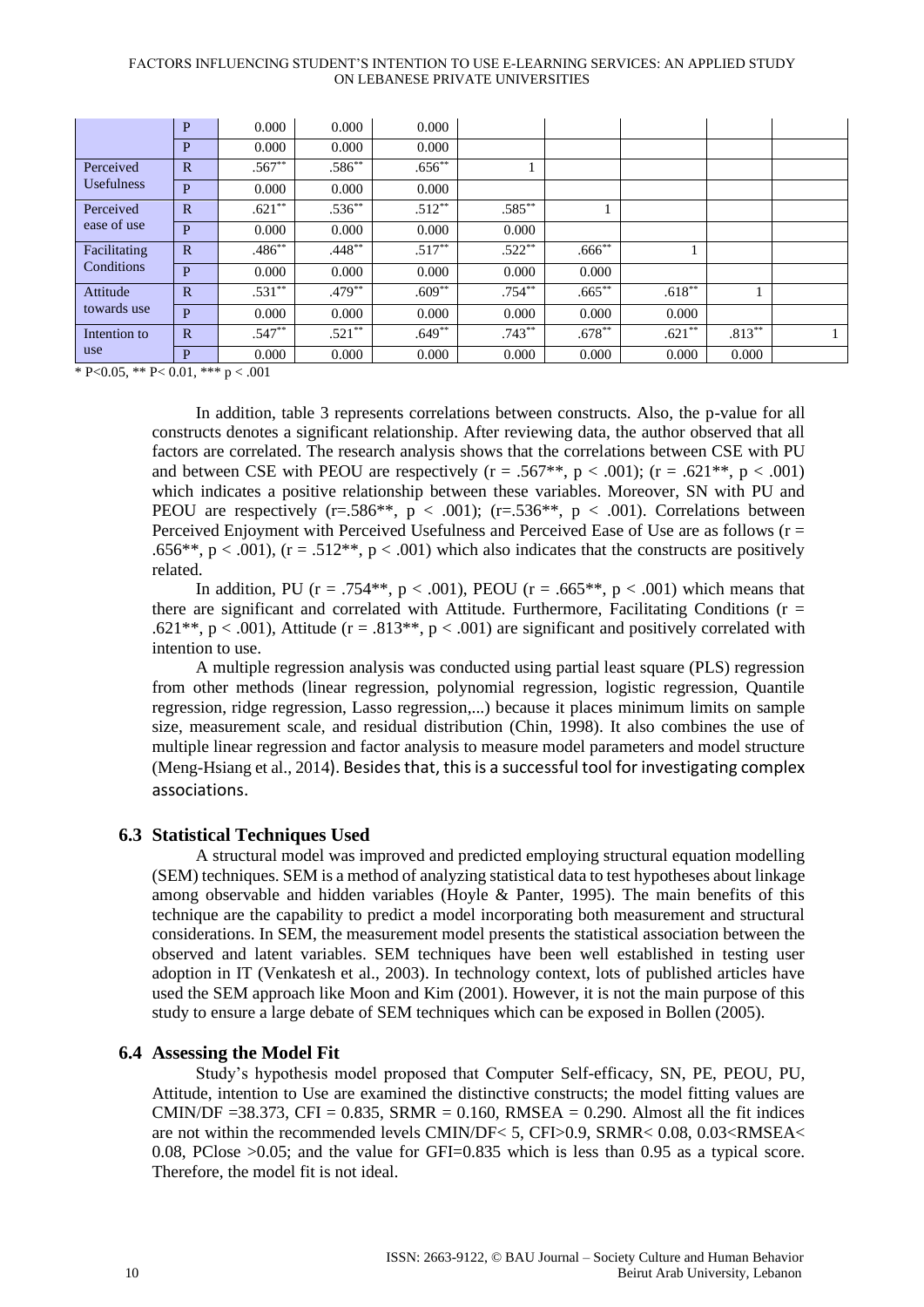| <b>Measure</b> | <b>Estimate</b> | <b>Threshold</b> | Interpretation |
|----------------|-----------------|------------------|----------------|
| <b>CMIN</b>    | 422.106         | --               |                |
| DF             | 11.000          | --               | --             |
| <b>CMIN/DF</b> | 38.373          | Between 1 and 3  | Terrible       |
| <b>CFI</b>     | 0.835           | >0.95            | Terrible       |
| <b>SRMR</b>    | 0.160           | < 0.08           | Terrible       |
| <b>RMSEA</b>   | 0.290           | <0.06            | Terrible       |
| PClose         | 0.000           | >0.05            | Not Estimated  |

Table 4: Model Fit

Confirmatory factor analysis (CFA) was employed as the initiative move of the secondmove continuance of analysis. In general, modifications are made one at a time since a every single change could impact remaining terms of the result.

#### **4. RESULTS AND DISCUSSIONS**

| Table 5: Structural relationships and hypotheses testing |  |  |
|----------------------------------------------------------|--|--|
|                                                          |  |  |

|      |             | Estimate                                  | S.E.             | C.R.   | P    | <b>Hypothesis</b>       |
|------|-------------|-------------------------------------------|------------------|--------|------|-------------------------|
| <--- | <b>CSE</b>  | $-.009$                                   | .054             | $-166$ | .869 | $H \square$ Rejected    |
| <--- | <b>SN</b>   | .099                                      | .057             | 1.730  | .084 | $H \square$ Rejected    |
| <--- | PE          | .256                                      | .050             | 5.116  | ***  | H <sub>□</sub> Accepted |
| <--- | <b>CSE</b>  | .228                                      | .054             | 4.206  | ***  | $H \Box$ Accepted       |
| <--- | <b>SN</b>   | .028                                      | .058             | .485   | .628 | $H \square$ Rejected    |
| <--- | PE          | .017                                      | .051             | .341   | .733 | H□Rejected              |
| <--- | PU          | .536                                      | .032             | 16.913 | ***  | $H \Box$ Accepted       |
| <--- | <b>PEOU</b> | .368                                      | .035             | 10.377 | ***  | H <sub>□</sub> Accepted |
| <--- | FC          | .106                                      | .030             | 3.550  | ***  | $H \Box$ Accepted       |
| <--- | <b>ATU</b>  | .452                                      | .042             | 10.878 | ***  | $H \Box$ Accepted       |
|      |             |                                           |                  |        |      |                         |
|      |             |                                           |                  |        |      |                         |
|      |             | $+$ 0.01 $+$ 0.05 $0$ ; $0$ ; $+$ $+$ $+$ | $0.01 \div 0.05$ |        |      |                         |

p\*\*=<0.01, p\* <0.05 Significant at p\*\*=<0.01, p\* <0.05

Refering to Table 5, CSE and Perceived Usefulness are not associated. Therefore, H1a is unaccepted. These outcomes were consistent by the literature, such as (Abbad *et al.,* 2009; Chatzoglou *et al.,* 2009; Abdullah & Ward*.,* 2016; Chang *et al.,* 2017; Kanwal & Rehman*,* 2017; Salloum *et al..,* 2019), but not confirmed with the following studies (Compeau & Higgins, 1995; Venkatesh & Davis, 1996; Venkatesh, 2000; Mathieson *et al.,* 2001;Gong *et al.,* 2004; Ong & Lai, 2006; Pituch & Lee, 2006; Xiong *et al.,* 2013). However the "negative" results are also of interest. Utilizers are more able to employed e-learning device because they have faith that it is easier rather than usefulness.

Moreover, CSE and PEOU are positively related. Therefore, H2a is accepted. Results reveal a common agreement with the literature (Igbaria & Iivari, 1995; Madorin & Iwasiw, 1999; Agarwal *et al.,* 2000; Wang *et al,* 2006; Saadé & Kira, 2009; Abbad *et al.,* 2009; Chatzoglou *et al.,* 2009; Al-Haderi, 2013; Abdullah & Ward*,* 2016; Chang *et al.,* 2017; Kanwal & Rehman*,* 2017; Salloum *et al..,* 2019; Huang, Teo & Scherer, 2020). However, the results disagreed with the findings of (Boateng *et*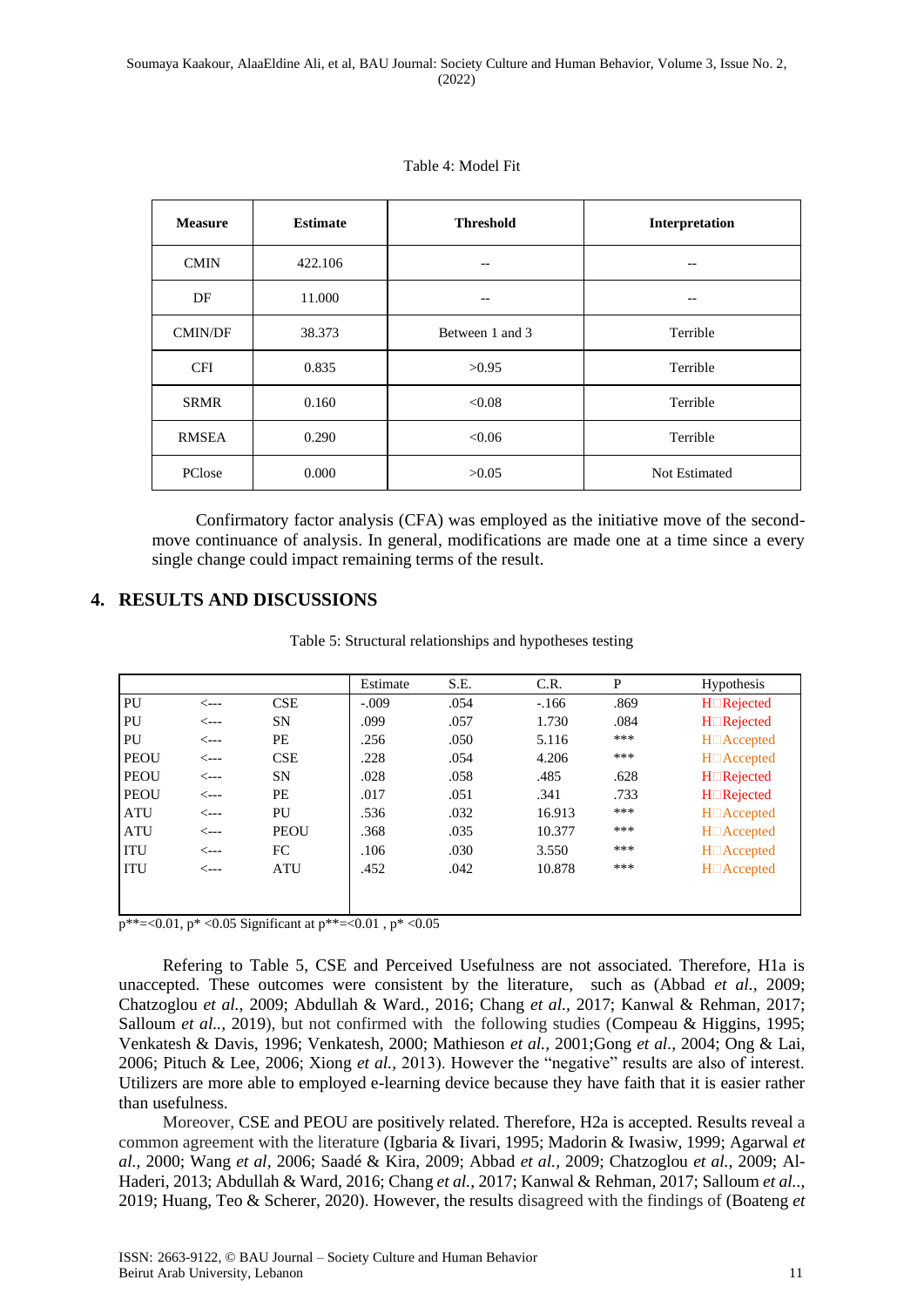*al.,* 2016). Findings clarified that learners who have self-confident to apply e-learning system, with the absence of any assistance, are more advance to be utilizers.

Table 5 shows that the linkage between SN and PU is negatively correlated. This indicated that hypotheses H1b is rejected. These findings are not confirmed with the following studies (Taylor & Todd, 1995a; Venkatesh & Davis, 2000; Hsu & Lu, 2004; Lee, 2006; Al-Ammari & Hamad, 2008; van Raaij & Schepers, 2008; Abbad *et al.,* 2009; Park, 2009; Karaali *et al.,* 2011; Motaghian *et al.,* 2013; Rejon-Guardia *et al*., 2013; Abdullah & Ward, 2016; Al-Gahtani, 2016; Chang *et al.,* 2017; Teo & Zhou, 2017; Revythi & Tselios, 2019; Salloum *et al.,* 2019). However, results supported some studies which found that the relation is insignificant between subjective norms and PU (Abdullah  $\&$ Ward*,* 2016; Kanwal & Rehman, 2017; AlHamad, 2020).

In addition, the association between SN and PEOU is negatively correlated, this means that H2b is rejected. These outcomes confirmed the research made by (Chang *et al.,* 2017). However, findings are not confirmed with the following studies in the literature (Yuen & Ma, 2008; Abbad *et al.,* 2009; Park, 2009; Park *et al.,* 2012; Motaghian *et al.,* 2013; Abdullah & Ward*,* 2016; Al-Gahtani, 2016; Chang *et al.,* 2017; Kanwal & Rehman, 2017; Revythi & Tselios, 2019; Salloum *et al.,* 2019;AlHamad, 2020). The improvement of e-learning is inadequate in Lebanon. Therefore, student's predictions of e-learning system did not squeeze their abilities. Indeed findings for subjective norms and PEOU and PU are not linked to each other.

Furthermore, perceived enjoyment and perceived usefulness are significantly related. Therefore, H1c is supported. These results confirmed the literature (Teo *et al.,* 1999; Agarwal & Karahanna, 2000; Koufaris & Hampton-Sosa, 2002; Yi-Cheng *et al., 2007;* Chatzoglou *et al.,* 2009; Lin *et al.,* 2010; Al-Aulamie *et al.,* 2013; Zare & Yazdanparast, 2013; Abdullah & Ward, 2016; Chang *et al.,* 2017; Salloum *et al.,* 2019; Siron *et al.,* 2020; AlHamad, 2020; li *et al.,* 2021).

Moreover, there was a negative relationship between PE and PEOU. Accordingly the hypotheses H2c is rejected. Results contradict the previous studies of (Davis *et al.,* 1992; Teo *et al.,* 1999; Moon & Kim, 2001; Koufaris & Hampton-Sosa, 2002; Venkatesh *et al.,* 2002; Chatzoglou *et al.,* 2009; Al-Aulamie *et al.,* 2012; Al-Mushasha, 2013; Ayeh *et al.,* 2013; Al-Ammary *et al.,* 2014; Ramírez-Correa *et al.,* 2015; Abdullah & Ward, 2016; Kanwal & Rehman, 2017; Al-Rahmi *et al.,* 2019; Salloum *et al.,* 2019; Siron *et al.,* 2020; li *et al.,* 2021; Venkatesh, 2000; Zare & Yazdanparast, 2013; AlHamad, 2020; Huang *et al.,* 2020 ). Enjoyment had impact on the students' intention of elearning usage (van der Heijen, 2004; Lee *et al*., 2005; Alenezi & Karim, 2010; Yang & Lin, 2011; Cheng, 2012; Zare & Yazdanparast, 2013) who found a positive association between PE and PEOU.

Findings also showed that there is a relationship between PU and Attitude. Therefore, H3 is accepted, these outcomes agreed with the results of (Yang *et al.,* 2011; Ayeh *et al.,* 2013; Salloum *et al.,* 2019) which pointed out that there is a positive significant linkage between PU and Attitude. This research also confirmed with the studies (Park, 2009; Teo & Noyes, 2011; Shroff *et al.,* 2011; Okazaki & dos Santos, 2012; Ayeh *et al.,* 2013; Boateng *et al.,* 2016; Kanwal & Rehman, 2017; Teo *et al.,* 2019) revealed that PEOU and attitude had a positive relationship. This resulted that H4 is accepted.

In addition, this study confirmed with (Foon & Fah, 2011; Im *et al.,* 2011; Teo, 2011; Chen & Chan, 2014; Martins *et al.,* 2014; Mutlu & Der, 2017; Raman & Rathakrishnan, 2018; Almaiah & Alyoussef, 2019; Wang *et al.,* 2020) which revealed in their studies, a positive impact between FC and intention to use. Therefore, hypotheses H5 is accepted. Moreover, results stated a positive relation between attitude and intention to use, that means that H6 is accepted. Previous studies showed the same results in different context (Ong *et al.,* 2004; Yu *et al.,* 2007; Raaij & Schepers, 2008; Wangpipatwong *et al.,* 2008; Alenezi & Karim, 2010; Ayeh *et al.,* 2013; Elkaseh *et al.,* 2014; Hussein, 2017; Yang *et al.,* 2017; Salloum *et al.,* 2019; Yu, 2006).

#### **6. CONCLUSIONS AND FUTURE RESEARCH**

The purpose of the study is to examine factors which the e-learning system are impacted. The paper is conducted on the learners' private universities of Lebanon. Further, to show the suggested research model relevance and hypothesis used for investigating the intention to adopt e-learning device, the results of data analysis are interesting. (SEM) techniques was employed to test hypotheses of the paper. Tables show the results of data analysis. From the all six hypotheses, some hypotheses were supported and others were not supported. The hypotheses which were accomplished through TAM model (H2a, H1c, H3, H4, H5, and, H6) have been supported. The outcomes present that variables such as PEOU, PU and attitude can enhance the intention to accept e-learning system. The literature review confirmed these outcomes.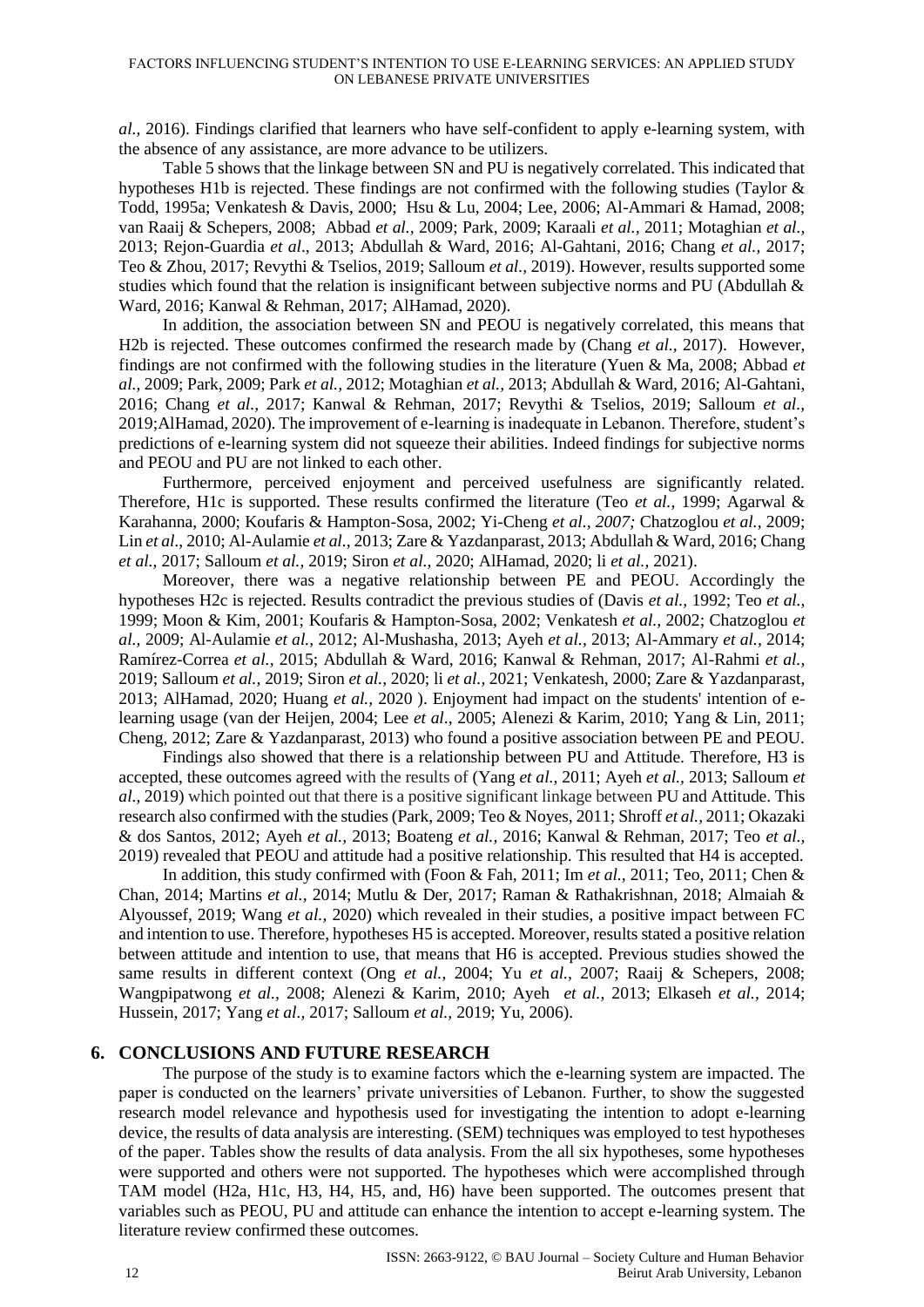The study has some constraints that will be presented in this paragraph. The study was organized using only private universities in Lebanon which is considered as a limitation since the researcher didn't examine factors in other educational institutions such as college, schools. The study could have become more valued by including public university and more educational institutions in Lebanon in the research.

Moreover, the researcher limited his study by limited factors to investigate how e-learning device adoption is impacted and ignored other factors. By enhancing a more genuine clarification of the e-learning device, the variables that impact the intention to use e-learning can be clarified in a much better way. Another limitation was taking only 444 university learners as the members of the research. Data was collected by survey questionnaire. To accomplish more consistent findings, a better instrument and sampling method could be employed and more academies and colleges from other regions such as the Middle East and South Africa by including several developing countries like Kuwait, Ghana, UAE and Bahrain. Additionally, for future studies, more learners will be interrogated to enroll in the research. Moreover, to achieve for better outcomes, focus group, as well as interviews, will be used. Furthermore, by encouraging public or private academies in Middle East or South Africa, e-learning system will be more applicable.

#### **REFERENCES**

- − Abbad, M. M., Morris, D., & De Nahlik, C. (2009). Looking under the bonnet: Factors affecting student adoption of e-learning systems in Jordan. *International Review of Research in Open and Distributed Learning*, *10*(2).
- − Abdullah, F., & Ward, R. (2016). Developing a General Extended Technology Acceptance Model for E-Learning (GETAMEL) by analysing commonly used external factors. *Computers in human behavior*, *56*, 238-256.
- − Agarwal, R., & Prasad, J. (1997). The role of innovation characteristics and perceived voluntariness in the acceptance of information technologies. *Decision sciences*, *28*(3), 557-582.
- − Agarwal, R., & Prasad, J. (1998). A conceptual and operational definition of personal innovativeness in the domain of information technology. *Information systems research*, *9*(2), 204-215.
- − Ajzen, I., & Driver, B. L. (1992). Application of the theory of planned behavior to leisure choice. *Journal of leisure research*, *24*(3), 207-224.
- − Ajzen, I., & Fishbein, M. (2000). Attitudes and the attitude-behavior relation: Reasoned and automatic processes. *European review of social psychology*, *11*(1), 1-33.
- − Al-Adwan, A., Al-Adwan, A., & Smedley, J. (2013). Exploring students acceptance of e-learning using Technology Acceptance Model in Jordanian universities. *International Journal of Education and Development using ICT*, *9*(2).
- − Al-Ammari, J., & Hamad, S. (2008, April). Factors influencing the adoption of e-learning at UOB. In *2nd International Conference and Exhibition for Zain E-learning Center* (pp. 28-30).
- − Al-Ammary, J. H., Al-Sherooqi, A. K., & Al-Sherooqi, H. K. (2014). The acceptance of social networking as a learning tools at University of Bahrain. *International Journal of Information and Education Technology*, *4*(2), 208.
- − Al-Aulamie, A. (2013). Enhanced technology acceptance model to explain and predict learners' behavioural intentions in learning management systems.
- − Al-Busaidi, K. A. (2013). An empirical investigation linking learners' adoption of blended learning to their intention of full e-learning. *Behaviour & Information Technology*, *32*(11), 1168-1176.
- − Alenezi, A. R., & Karim, A. (2010). An empirical investigation into the role of enjoyment, computer anxiety, computer self-efficacy and internet experience in influencing the students' intention to use elearning: A case study from Saudi Arabian governmental universities. *Turkish Online Journal of Educational Technology-TOJET*, *9*(4), 22-34.
- − Al-Gahtani, S. S. (2016). Empirical investigation of e-learning acceptance and assimilation: A structural equation model. *Applied Computing and Informatics*, *12*(1), 27-50.
- − Al-Haderi, S. M. S. (2013). The effect of self-efficacy in the acceptance of information technology in the public sector. *International Journal of Business and Social Science*, *4*(9).
- − AlHamad, A. Q. M. (2020). Acceptance of E-learning among university students in UAE: A practical study. *International Journal of Electrical & Computer Engineering (2088-8708)*, *10*.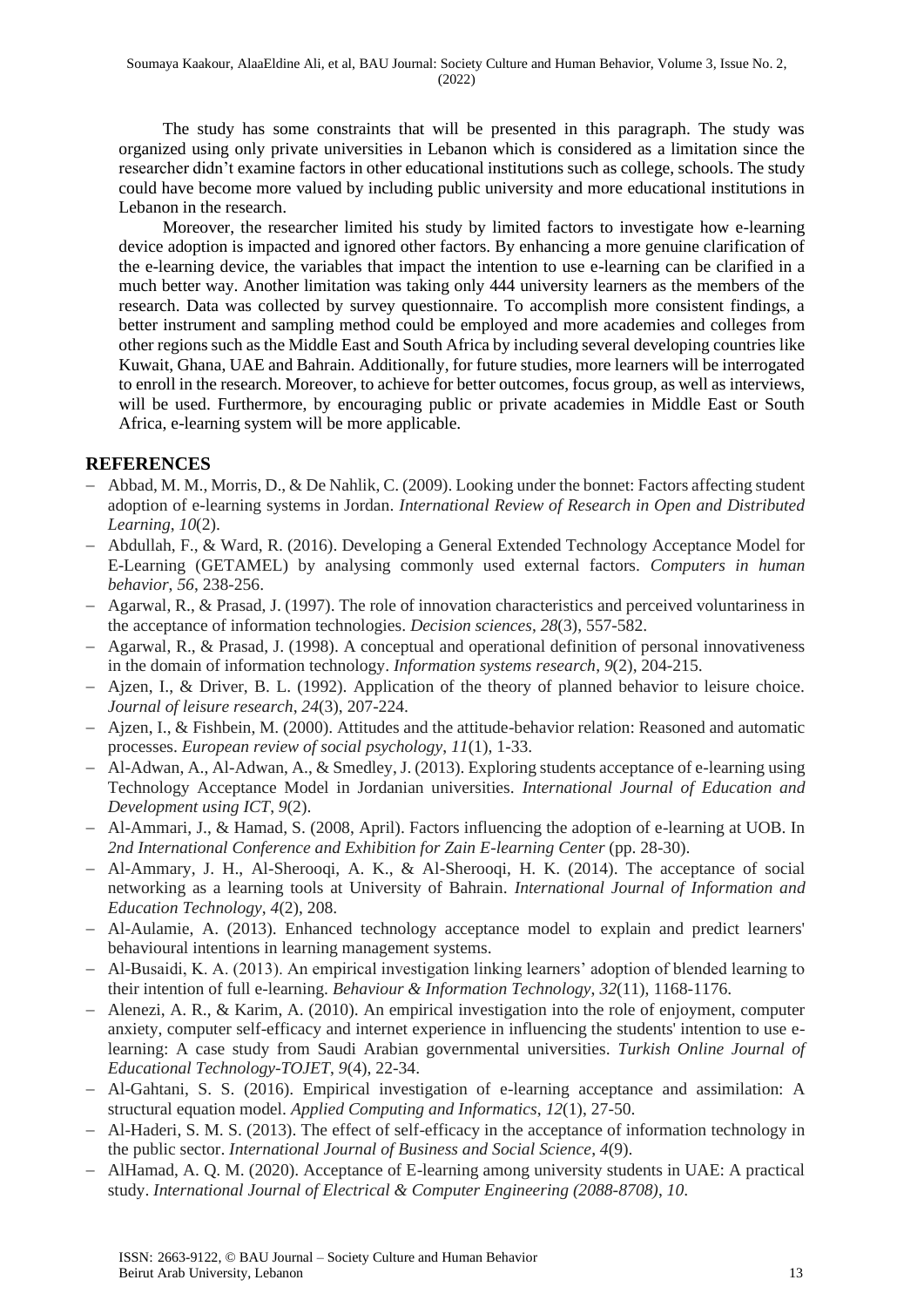- − Alharbi, S., & Drew, S. (2014). Using the technology acceptance model in understanding academics' behavioural intention to use learning management systems. *International Journal of Advanced Computer Science and Applications*, *5*(1), 143-155.
- − Al‐hawari, M. A., & Mouakket, S. (2010). The influence of technology acceptance model (TAM) factors on students'e-satisfaction and e-retention within the context of UAE e-learning. *Education*, *Business and Society: Contemporary Middle Eastern Issues*.
- − Alia, A. (2017). *An investigation of the application of the Technology Acceptance Model (TAM) to evaluate instructors' perspectives on E-Learning at Kuwait University* (Doctoral dissertation, Dublin City University).
- − Almaiah, M. A., & Alyoussef, I. Y. (2019). Analysis of the effect of course design, course content support, course assessment and instructor characteristics on the actual use of E-learning system. *Ieee Access*, *7*, 171907-171922.
- − Almanthari, A., Maulina, S., & Bruce, S. (2020). Secondary school mathematics teachers' views on Elearning implementation barriers during the COVID-19 pandemic: the case of Indonesia. *Eurasia Journal of Mathematics, Science and Technology Education*, *16*(7), em1860.
- − Al-Mushasha, N. F. A. (2013, May). Determinants of e-learning acceptance in higher education environment based on extended technology acceptance model. In *2013 Fourth International Conference on e-Learning" Best Practices in Management, Design and Development of e-Courses: Standards of Excellence and Creativity"* (pp. 261-266). IEEE.
- − Al-Rahmi, W. M., Alias, N., Othman, M. S., Alzahrani, A. I., Alfarraj, O., Saged, A. A., & Rahman, N. S. A. (2018). Use of e-learning by university students in Malaysian higher educational institutions: A case in Universiti Teknologi Malaysia. *Ieee Access*, *6*, 14268-14276.
- − Al-Rahmi, W. M., Yahaya, N., Aldraiweesh, A. A., Alamri, M. M., Aljarboa, N. A., Alturki, U., & Aljeraiwi, A. A. (2019). Integrating technology acceptance model with innovation diffusion theory: An empirical investigation on students' intention to use E-learning systems. *IEEE Access*, *7*, 26797-26809.
- − Amin, H. (2009). An analysis of online banking usage intentions: an extension of the technology acceptance model. *International Journal of Business and Society*, *10*(1), 27.
- − Anouze, A. L. M., & Alamro, A. S. (2019). Factors affecting intention to use e-banking in Jordan. *International Journal of Bank Marketing*.
- − Arbaugh, J. B., Godfrey, M. R., Johnson, M., Pollack, B. L., Niendorf, B., & Wresch, W. (2009). Research in online and blended learning in the business disciplines: Key findings and possible future directions. *The Internet and Higher Education*, *12*(2), 71-87.
- − Ayeh, J. K., Au, N., & Law, R. (2013). Predicting the intention to use consumer-generated media for travel planning. *Tourism management*, *35*, 132-143.
- − Aypay, A., Celik, H. C., Aypay, A., & Sever, M. (2012). Technology Acceptance in Education: A Study of Pre-Service Teachers in Turkey. *Turkish Online Journal of Educational Technology-TOJET*, *11*(4), 264-272.
- − Baby, A., & Kannammal, A. (2020). Network Path Analysis for developing an enhanced TAM model: A user-centric e-learning perspective. *Computers in Human Behavior*, *107*, 106081.
- − Bagadia, P., & Bansal, A. (2016). Risk perception and adoption of mobile banking services: a review. *IUP Journal of Information Technology*, *12*(1), 52.
- − Bajaj, A., & Nidumolu, S. R. (1998). A feedback model to understand information system usage. *Information & management*, *33*(4), 213-224.
- − Bakar, A. A., & Razak, F. Z. B. A. (2014). The role of facilitating condition and social influence towards continuance intention to use E-learning. *International Journal of Technical Research and Applications*, *2*(1), 12-14.
- − Baldwin‐Evans, K. (2004). Employees and e‐learning: what do the end‐users think?. *Industrial and commercial training*.
- − Bandura, A., & Cervone, D. (1986). Differential engagement of self-reactive influences in cognitive motivation. *Organizational behavior and human decision processes*, *38*(1), 92-113.
- − BLOM invest (2021). Lebanon universities in 2018. Retrieved from [www.brite.blominvestbank.com.](http://www.brite.blominvestbank.com/)
- − Boateng, R., Mbrokoh, A. S., Boateng, L., Senyo, P. K., & Ansong, E. (2016). Determinants of elearning adoption among students of developing countries. *The International Journal of Information and Learning Technology*.
- − Bollen, K. A. (2005). Structural equation models. *Encyclopedia of biostatistics*, *7*.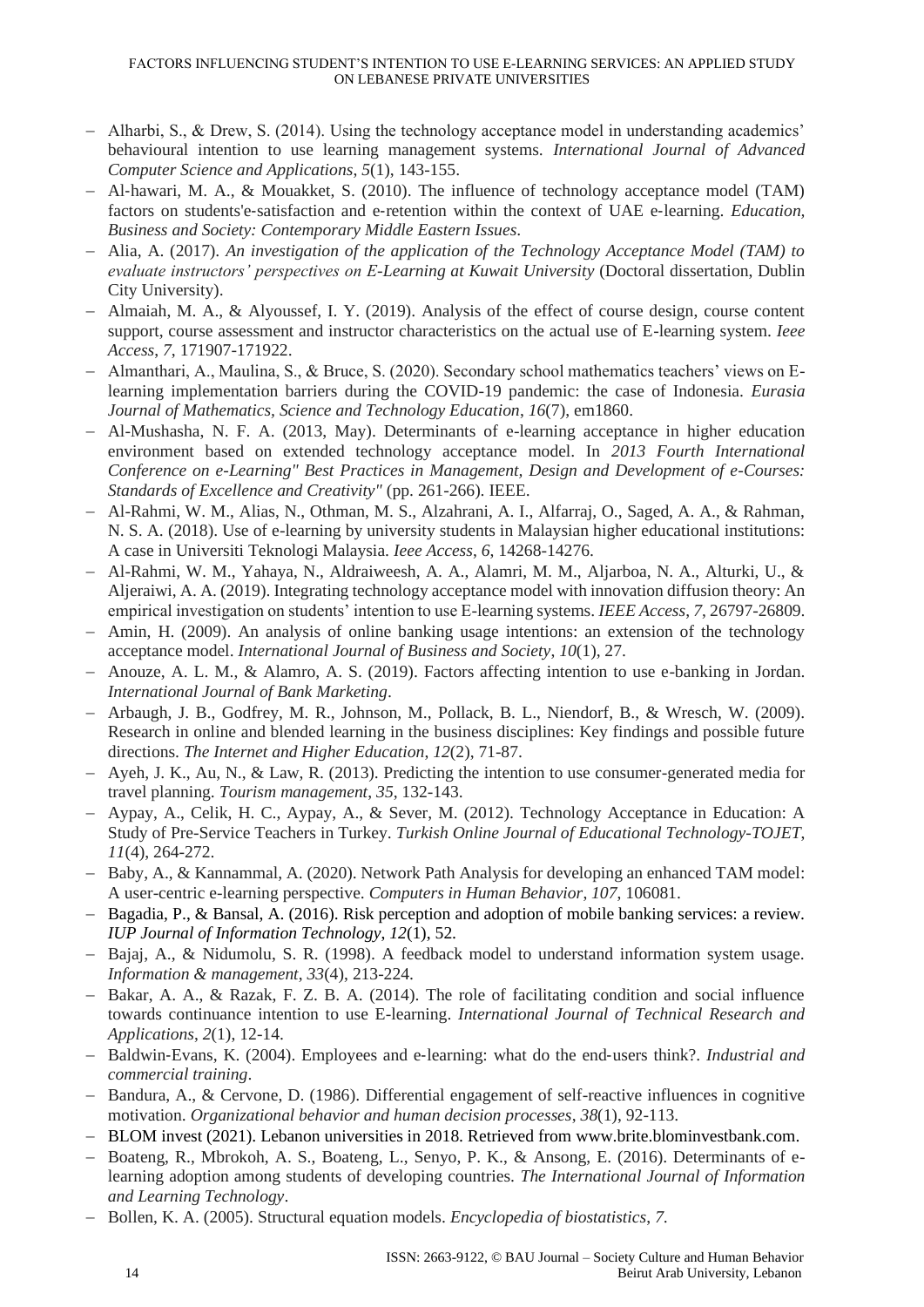- − Bonk, H. W., Goldwasser, D. J., & Mitchell, P. H. (2002). *U.S. Patent No. 6,391,405*. Washington, DC: U.S. Patent and Trademark Office.
- Brown, S. P., & Stayman, D. M. (1992). Antecedents and consequences of attitude toward the ad: A meta-analysis. *Journal of consumer research*, *19*(1), 34-51.
- − Bruess, L. (2003). University ESL instructors' perceptions and use of computer technology in teaching.
- − Casaló, L. V., Flavián, C., & Guinalíu, M. (2010). Determinants of the intention to participate in firmhosted online travel communities and effects on consumer behavioral intentions. *Tourism management*, *31*(6), 898-911.
- − Castiblanco Jimenez, I. A., Cepeda García, L. C., Violante, M. G., Marcolin, F., & Vezzetti, E. (2021). Commonly Used External TAM Variables in e-Learning, Agriculture and Virtual Reality Applications. *Future Internet*, *13*.
- − Chang, C. T., Hajiyev, J., & Su, C. R. (2017). Examining the students' behavioral intention to use elearning in Azerbaijan? The general extended technology acceptance model for e-learning approach. *Computers & Education*, *111*, 128-143.
- − Chatzoglou, P. D., Sarigiannidis, L., Vraimaki, E., & Diamantidis, A. (2009). Investigating Greek employees' intention to use web-based training. *Computers & Education*, *53*(3), 877-889.
- − Chen, K., & Chan, A. H. (2014). Predictors of gerontechnology acceptance by older Hong Kong Chinese. *Technovation*, *34*(2), 126-135.
- − Cheng, B., Wang, M., Yang, S. J., & Peng, J. (2011). Acceptance of competency-based workplace elearning systems: Effects of individual and peer learning support. *Computers & Education*, *57*(1), 1317-1333.
- − Cheng, Y. M. (2012). The effects of information systems quality on nurses' acceptance of the electronic learning system. *Journal of Nursing Research*, *20*(1), 19-31.
- − Cheong, J. H., & Park, M. C. (2005). Mobile internet acceptance in Korea. *Internet research*.
- − Cheung, R., & Vogel, D. (2013). Predicting user acceptance of collaborative technologies: An extension of the technology acceptance model for e-learning. *Computers & education*, *63*, 160-175.
- − Compeau, D. R., & Higgins, C. A. (1995). Computer self-efficacy: Development of a measure and initial test. *MIS quarterly*, 189-211.
- − Compeau, D., Higgins, C. A., & Huff, S. (1999). Social cognitive theory and individual reactions to computing technology: A longitudinal study. *MIS quarterly*, 145-158.
- − Danielsson, K., & Wiberg, C. (2006). Participatory design of learning media: Designing educational computer games with and for teenagers. *Interactive Technology and Smart Education*.
- − Davis, F. D. (1989). Perceived usefulness, perceived ease of use, and user acceptance of information technology. *MIS quarterly*, 319-340.
- − DaViS, F. D. Bagozzi. RP & Warshaw. PR (1989). User acceptance of computer technology: a comparison of two theoretical models. *Management science*, *35*(8), 982-1003.
- − Davis, F. D., Bagozzi, R. P., & Warshaw, P. R. (1992). Extrinsic and intrinsic motivation to use computers in the workplace 1. *Journal of applied social psychology*, *22*(14), 1111-1132.
- − del Barrio-García, S., Arquero, J. L., & Romero-Frías, E. (2015). Personal learning environments acceptance model: The role of need for cognition, e-learning satisfaction and students' perceptions. *Journal of Educational Technology & Society*, *18*(3), 129-141.
- − Elkaseh, A., Wong, K. W., & Fung, C. C. (2014). The impact of teaching and learning styles on behavioural intention to use e-learning in Libyan higher education.
- − Fishbein, M., & Ajzen, I. (1977). Belief, attitude, intention, and behavior: An introduction to theory and research.
- − Fishbein, M., Jaccard, J., Davidson, A. R., Ajzen, I., & Loken, B. (1980). Predicting and understanding family planning behaviors. In *Understanding attitudes and predicting social behavior*. Prentice Hall.
- − Foon, Y. S., & Fah, B. C. Y. (2011). Internet banking adoption in Kuala Lumpur: an application of UTAUT model. *International Journal of Business and Management*, *6*(4), 161.
- − Forgasz, H. (2006). Factors that encourage or inhibit computer use for secondary mathematics teaching. *Journal of Computers in Mathematics and Science Teaching*, *25*(1), 77-93.
- − Gefen, D., & Straub, D. W. (1997). Gender differences in the perception and use of e-mail: An extension to the technology acceptance model. *MIS quarterly*, 389-400.
- Gefen, D., Karahanna, E., & Straub, D. W. (2003). Inexperience and experience with online stores: The importance of TAM and trust. *IEEE Transactions on engineering management*, *50*(3), 307-321.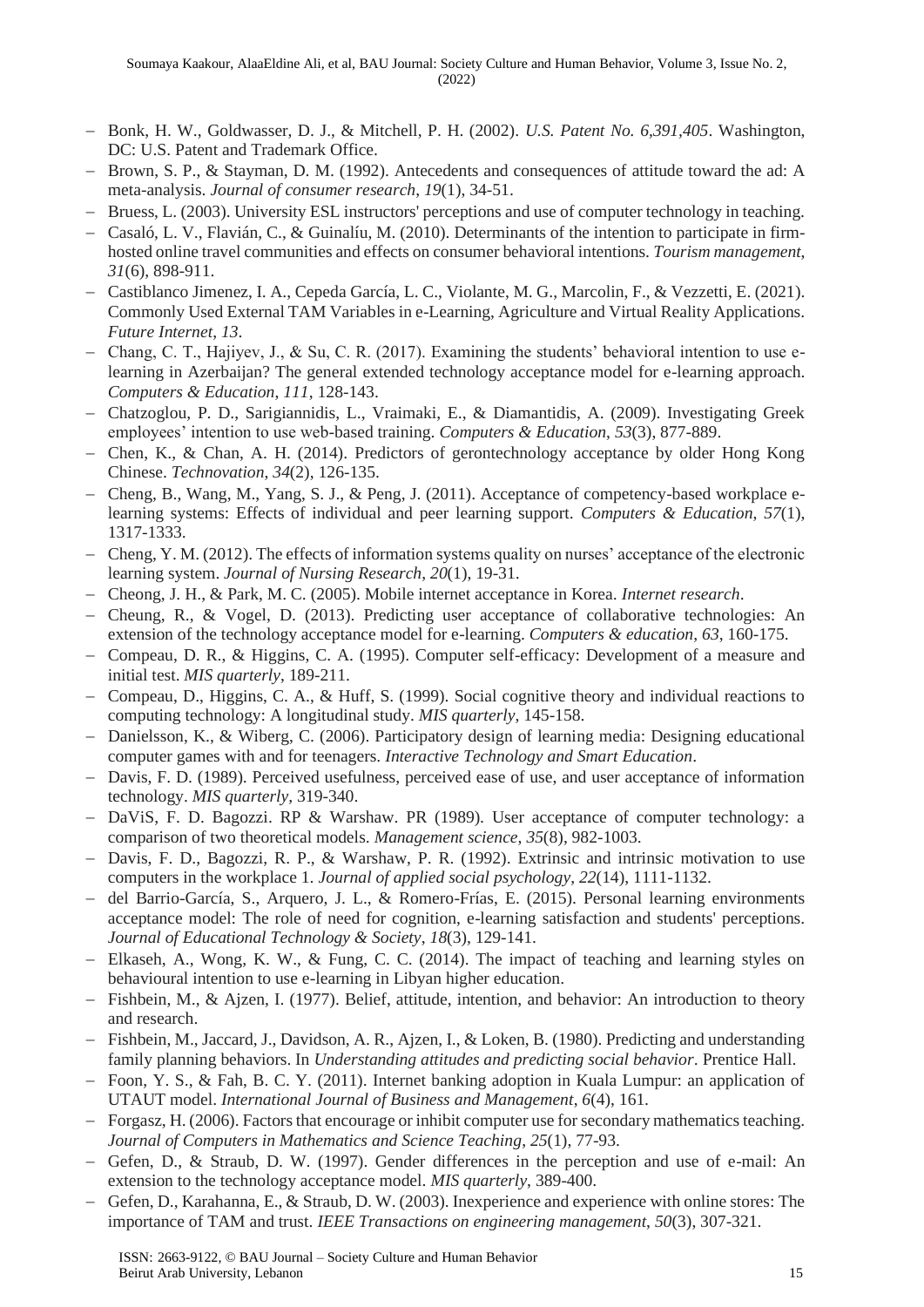- − Ghasemi-Varnamkhasti, M., Mohtasebi, S. S., Rodriguez-Mendez, M. L., Lozano, J., Razavi, S. H., & Ahmadi, H. (2011). Potential application of electronic nose technology in brewery. *Trends in Food Science & Technology*, *22*(4), 165-174.
- − Gist, M. E. (1987). Self-efficacy: Implications for organizational behavior and human resource management. *Academy of management review*, *12*(3), 472-485.
- − Gloria, A. M., & Uttal, L. (2020). Conceptual considerations in moving from face-to-face to online teaching. *International Journal on E-Learning*, *19*(2), 139-159.
- − Gong, M., Xu, Y., & Yu, Y. (2004). An enhanced technology acceptance model for web-based learning. *Journal of Information Systems Education*, *15*(4).
- − Hair, J. F., Black, W. C., Babin, B. J., Anderson, R. E., & Tatham, R. L. (2006). Multivariate data analysis (Vol. 6): Pearson Prentice Hall Upper Saddle River.
- − Hasan, M. A., & Elqaq, D. H. (2004). *U.S. Patent No. 6,764,368*. Washington, DC: U.S. Patent and Trademark Office.
- − Hovermill, J. (2003). Technology supported inquiry learning with Fathom: A professional development project. In *Society for Information Technology & Teacher Education International Conference* (pp. 2917-2920). Association for the Advancement of Computing in Education (AACE).
- − Hoyle, R. H., & Panter, A. T. (1995). Writing about structural equation models. In R. H. Hoyle (Ed.), Structural equation modeling: concepts, issues, and applications. Thousand Oaks, CA: Sage.
- − Hsu, C. L., & Lu, H. P. (2004). Why do people play on-line games? An extended TAM with social influences and flow experience. *Information & management*, *41*(7), 853-868.
- − Hsu, M. H., Ju, T. L., Yen, C. H., & Chang, C. M. (2007). Knowledge sharing behavior in virtual communities: The relationship between trust, self-efficacy, and outcome expectations. *International journal of human-computer studies*, *65*(2), 153-169.
- − Huang, F., Teo, T., & Scherer, R. (2020). Investigating the antecedents of university students' perceived ease of using the Internet for learning. *Interactive Learning Environments*, 1-17.
- − Huh, H. J., Kim, T. T., & Law, R. (2009). A comparison of competing theoretical models for understanding acceptance behavior of information systems in upscale hotels. *International Journal of Hospitality Management*, *28*(1), 121-134.
- − Hussain, A., Mkpojiogu, E. O., & Yusof, M. M. (2016). Perceived usefulness, perceived ease of use, and perceived enjoyment as drivers for the user acceptance of interactive mobile maps. *AIPC*, *1761*(1), 20-51.
- − Hussein, Z. (2017). Leading to intention: The role of attitude in relation to technology acceptance model in e-learning. *Procedia Computer Science*, *105*, 159-164.
- − Hyde, M. K., & White, K. M. (2009). To be a donor or not to be? Applying an extended theory of planned behavior to predict posthumous organ donation intentions. *Journal of Applied Social Psychology*, *39*(4), 880-900.
- − Igbaria, M., & Iivari, J. (1995). The effects of self-efficacy on computer usage. *Omega*, *23*(6), 587- 605.
- − Im, I., Hong, S., & Kang, M. S. (2011). An international comparison of technology adoption: Testing the UTAUT model. *Information & management*, *48*(1), 1-8.
- − Jury, T. W. (2007). Electronic performance support for e-learning analysis and design.
- − Kamal, S. A., Shafiq, M., & Kakria, P. (2020). Investigating acceptance of telemedicine services through an extended technology acceptance model (TAM). *Technology in Society*, *60*, 101212.
- − Kanwal, F., & Rehman, M. (2017). Factors affecting e-learning adoption in developing countries– empirical evidence from Pakistan's higher education sector. *IEEE Access*, *5*, 10968-10978.
- − Karaali, D., Gumussoy, C. A., & Calisir, F. (2011). Factors affecting the intention to use a web-based learning system among blue-collar workers in the automotive industry. *Computers in Human Behavior*, *27*(1), 343-354.
- − Karkar, A. J., Fatlawi, H. K., & Al-Jobouri, A. A. (2020). Highlighting E-learning Adoption Challenges using data Analysis Techniques: University of Kufa as a Case Study. *Electronic Journal of e-Learning*, *18*(2), pp136-149.
- − Kayali, M., & Alaaraj, S. (2020). Adoption of Cloud Based E-learning in Developing Countries: A Combination A of DOI, TAM and UTAUT. *Int. J. Contemp. Manag. Inf. Technol*, *1*(1), 1-7.
- − Khazaei, H. (2019). The Influence of Personal Innovativeness and Price Value on Intention to Use of Electric Vehicles in Malaysia. *European Online Journal of Natural and Social Sciences*, *8*(3), pp-483.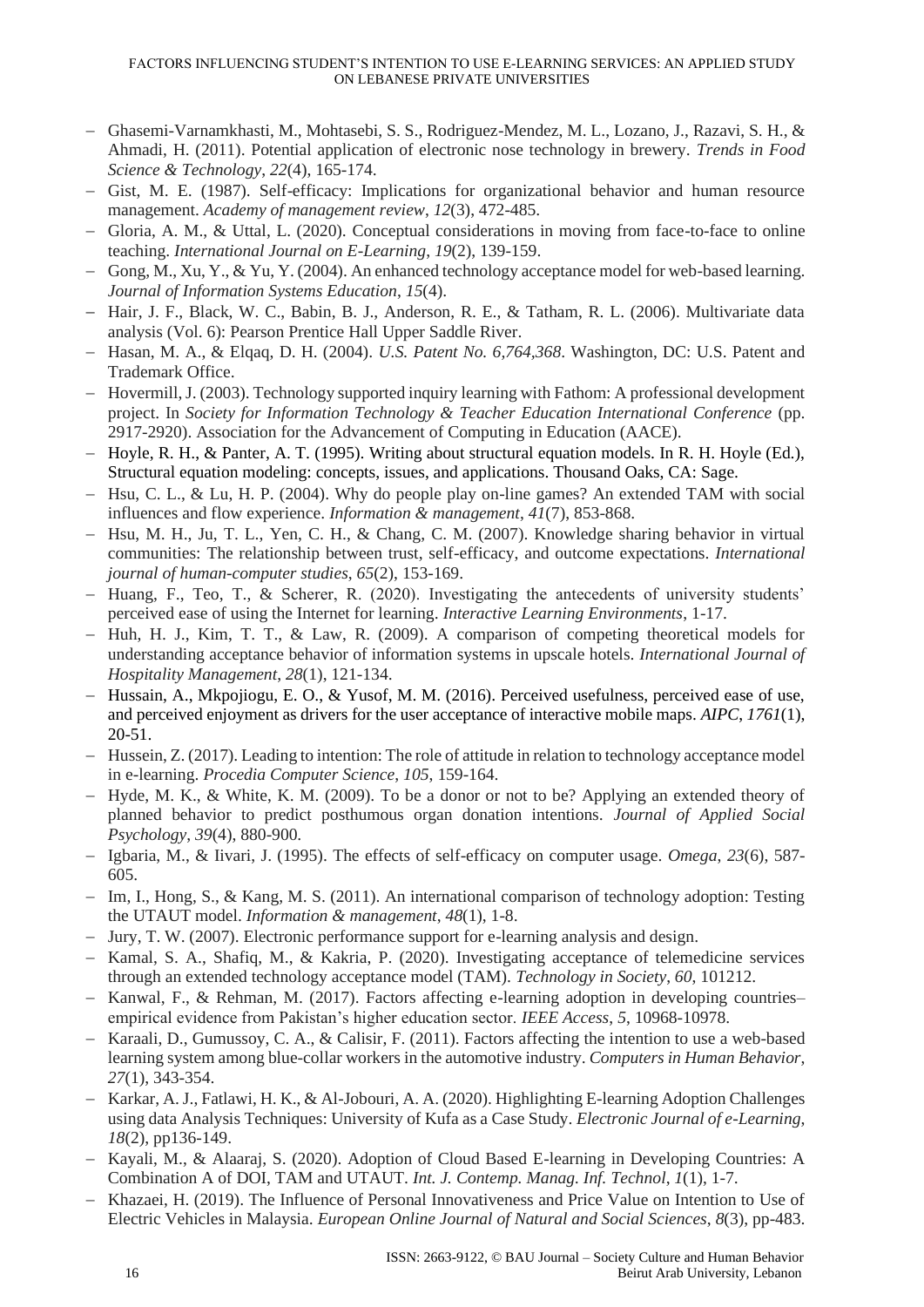- − Khechine, H., Raymond, B., & Augier, M. (2020). The adoption of a social learning system: Intrinsic value in the UTAUT model. *British Journal of Educational Technology*, *51*(6), 2306-2325.
- − Kibelloh, M., & Bao, Y. (2014). Perceptions of international female students toward e-learning in resolving high education and family role strain. *Journal of educational computing research*, *50*(4), 467- 487.
- − Kim, H. J., & Rha, J. Y. (2018). Predicting the Drivers of the Intention to Use Mobile Learning in South Korea. *International Journal of Interactive Mobile Technologies*, *12*(1).
- − Kisanga, D., & Ireson, G. (2015). Barriers and strategies on adoption of e-learning in Tanzanian higher learning institutions: Lessons for adopters. *International Journal of Education and Development using ICT*, *11*(2).
- − Kline, R. B. (1998). Software review: Software programs for structural equation modeling: Amos, EQS, and LISREL. *Journal of psychoeducational assessment*, *16*(4), 343-364.
- − Koufaris, M., & Hampton-Sosa, W. (2002). Customer trust online: examining the role of the experience with the Web-site. *Department of Statistics and Computer Information Systems Working Paper Series, Zicklin School of Business, Baruch College, New York*.
- − Kulviwat, S., Bruner II, G. C., & Al-Shuridah, O. (2009). The role of social influence on adoption of high tech innovations: The moderating effect of public/private consumption. *Journal of Business Research*, *62*(7), 706-712.
- − Larmuseau, C., Evens, M., Elen, J., Van Den Noortgate, W., Desmet, P., & Depaepe, F. (2018). The relationship between acceptance, actual Use of a virtual learning environment and performance: An ecological approach. *Journal of Computers in Education*, *5*(1), 95-111.
- − Lee, B. C., Yoon, J. O., & Lee, I. (2009). Learners' acceptance of e-learning in South Korea: Theories and results. *Computers & education*, *53*(4), 1320-1329.
- − Lee, Y. C. (2006). An empirical investigation into factors influencing the adoption of an e‐learning system. *Online information review*.
- − Lee, Z. P., Darecki, M., Carder, K. L., Davis, C. O., Stramski, D., & Rhea, W. J. (2005). Diffuse attenuation coefficient of downwelling irradiance: An evaluation of remote sensing methods. *Journal of Geophysical Research: Oceans*, *110*(C2).
- − Legris, P., Ingham, J., & Collerette, P. (2003). Why do people use information technology? A critical review of the technology acceptance model. *Information & management*, *40*(3), 191-204.
- − Lent, R. W., Brown, S. D., & Larkin, K. C. (1984). Relation of self-efficacy expectations to academic achievement and persistence. *Journal of counseling psychology*, *31*(3), 356.
- − Li, C., He, L., & Wong, I. A. (2021). Determinants predicting undergraduates' intention to adopt elearning for studying english in chinese higher education context: A structural equation modelling approach. *Education and Information Technologies*, 1-19.
- Liaw, S. S. (2008). Investigating students' perceived satisfaction, behavioral intention, and effectiveness of e-learning: A case study of the Blackboard system. *Computers & education*, *51*(2), 864-873.
- − Lin, Y. C., Chen, Y. C., & Yeh, R. C. (2010). Understanding college students' continuing intentions to use multimedia e-learning systems. *World Transactions on Engineering and Technology Education*, *8*(4), 488-493.
- − Liu, I. F., Chen, M. C., Sun, Y. S., Wible, D., & Kuo, C. H. (2010). Extending the TAM model to explore the factors that affect intention to use an online learning community. *Computers & education*, *54*(2), 600-610.
- − Lovinger, A. J., Davis, D. D., & Padden Jr, F. J. (1985). Kinetic analysis of the crystallization of poly (p-phenylene sulphide). *Polymer*, *26*(11), 1595-1604.
- − Madorin, S., & Iwasiw, C. (1999). The effects of computer-assisted instruction on the self-efficacy of baccalaureate nursing students. *Journal of Nursing Education*, *38*(6), 282-285.
- − Martins, C., Oliveira, T., & Popovič, A. (2014). Understanding the Internet banking adoption: A unified theory of acceptance and use of technology and perceived risk application. *International journal of information management*, *34*(1), 1-13.
- − Mathieson, K., Peacock, E., & Chin, W. W. (2001). Extending the technology acceptance model: the influence of perceived user resources. *ACM SIGMIS Database: the DATABASE for Advances in Information Systems*, *32*(3), 86-112.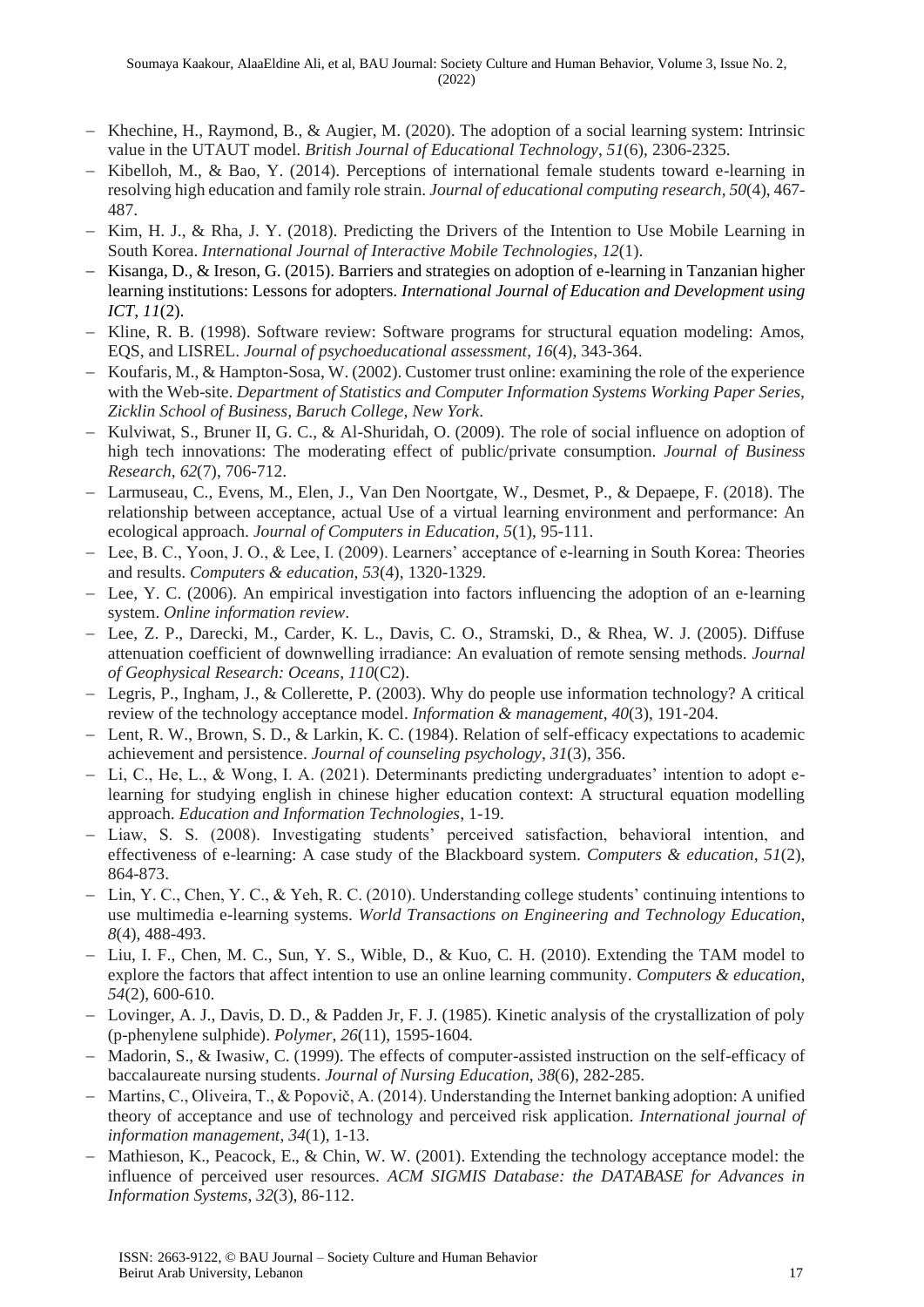- − Mazman, S. G., Usluel, Y. K., & Çevik, V. (2009). Social influence in the adoption process and usage of innovation: Gender differences. *International Journal of Behavioral, Cognitive, Educational and Psychological Sciences*, *1*(4), 229-232.
- − Moon, J. W., & Kim, Y. G. (2001). Extending the TAM for a World-Wide-Web context. *Information & management*, *38*(4), 217-230.
- − Morosan, C., & Jeong, M. (2008). Users' perceptions of two types of hotel reservation Web sites. *International Journal of Hospitality Management*, *27*(2), 284-292.
- − Moroşan, P. D., Bourdais, R., Dumur, D., & Buisson, J. (2010, December). Distributed model predictive control based on benders' decomposition applied to multisource multizone building temperature regulation. In *49th IEEE Conference on Decision and Control (CDC)* (pp. 3914-3919). IEEE.
- − Morris, D. L., Dillon, P. W., Very, D. L., Ng, P., Kish, L., Goldblatt, J. L., ... & Allard, W. J. (1998). Bayer immuno 1™ PSA assay: An automated, ultrasensitive method to quantitate total PSA in serum. *Journal of clinical laboratory analysis*, *12*(1), 65-74.
- − Motaghian, H., Hassanzadeh, A., & Moghadam, D. K. (2013). Factors affecting university instructors' adoption of web-based learning systems: Case study of Iran. *Computers & Education*, *61*, 158-167.
- − Murphy, D. J., & Cummins, I. (1989). Biosynthesis of seed storage products during embryogenesis in rapeseed, Brassica napus. *Journal of plant physiology*, *135*(1), 63-69.
- − Mutlu, M. H., & Der, A. (2017). Unified theory of acceptance and use of technology: The adoption of mobile messaging application. *Megatrend revija*, *14*(1), 169-186.
- − Nayanajith, G., Damunupola, K. A., & Ventayen, R. J. (2019b). Relationship of Perceived Trust and Perceived Ease of Use on Adoption of Computer Aided Learning in the Context of Sri Lankan International Schools. *Southeast Asian Journal of Science and Technology*, *4*(1).
- − Ndonje, T. S. (2013). *Factors for e-learning adoption in Tanzania the case of higher learning institutions in Mwanza region* (Doctoral dissertation).
- − Nguyen, T. D., Nguyen, D. T., & Cao, T. H. (2014, April). Acceptance and use of information system: E-learning based on cloud computing in Vietnam. In *Information and Communication Technology-EurAsia Conference* (pp. 139-149). Springer, Berlin, Heidelberg.
- − Nikou, S. A., & Economides, A. A. (2015). The effects of Perceived Mobility and Satisfaction on the adoption of Mobile-based Assessment. *Education*, *7*(8), 9-21.
- − Nysveen, H., & Pedersen, P. E. (2016). Consumer adoption of RFID-enabled services. Applying an extended UTAUT model. *Information Systems Frontiers*, *18*(2), 293-314.
- − Nysveen, H., Pedersen, P. E., & Thorbjørnsen, H. (2005). Intentions to use mobile services: Antecedents and cross-service comparisons. *Journal of the academy of marketing science*, *33*(3), 330- 346.
- − Okazaki, S., & Renda dos Santos, L. M. (2012). Understanding e-learning adoption in Brazil: Major determinants and gender effects. *International Review of Research in Open and Distributed Learning*, *13*(4), 91-106.
- − Ong, C. S., & Lai, J. Y. (2006). Gender differences in perceptions and relationships among dominants of e-learning acceptance. *Computers in human behavior*, *22*(5), 816-829.
- − Ong, C. S., Lai, J. Y., & Wang, Y. S. (2004). Factors affecting engineers' acceptance of asynchronous e-learning systems in high-tech companies. *Information & management*, *41*(6), 795-804.
- − Park, S. Y. (2009). An analysis of the technology acceptance model in understanding university students' behavioral intention to use e-learning. *Journal of Educational Technology & Society*, *12*(3), 150-162.
- − Park, S. Y., Nam, M. W., & Cha, S. B. (2012). University students' behavioral intention to use mobile learning: Evaluating the technology acceptance model. *British journal of educational technology*, *43*(4), 592-605.
- − Pearlson, K., & Saunders, C. (2006). Architecture and Infrastructure.
- − Pituch, K. A., & Lee, Y. K. (2006). The influence of system characteristics on e-learning use. *Computers & Education*, *47*(2), 222-244.
- − Porter, C. E., & Donthu, N. (2006). Using the technology acceptance model to explain how attitudes determine Internet usage: The role of perceived access barriers and demographics. *Journal of business research*, *59*(9), 999-1007.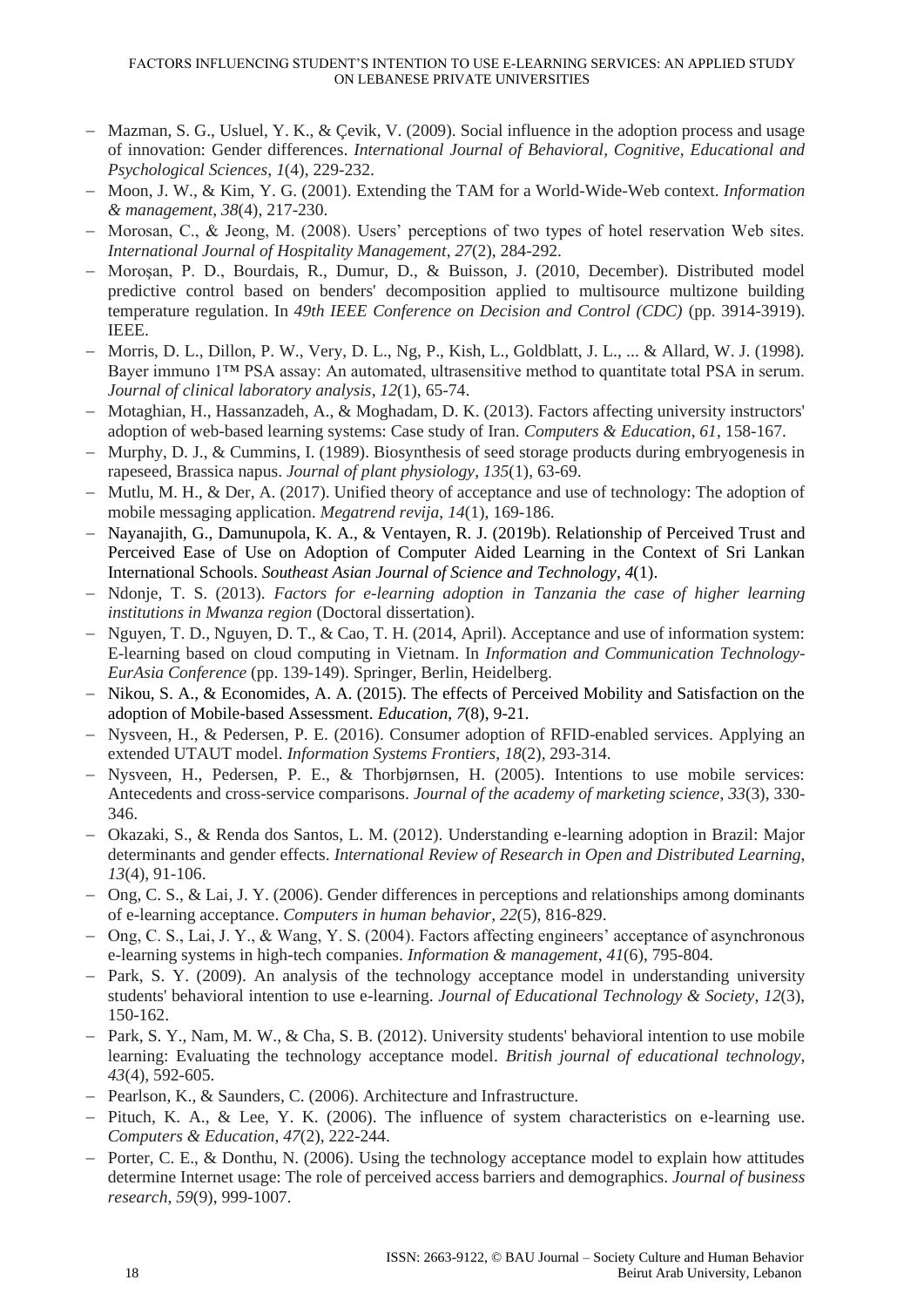- − Rafiee, M., & Abbasian-Naghneh, S. (2019). E-learning: development of a model to assess the acceptance and readiness of technology among language learners. *Computer Assisted Language Learning*, 1-21.
- − Rahman, A. (2021). Using Students' Experience to Derive Effectiveness of COVID-19-Lockdown-Induced Emergency Online Learning at Undergraduate Level: Evidence from Assam, India. *Higher Education for the Future*, *8*(1), 71-89.
- − Raman, A., & Rathakrishnan, M. (2018). FROG VLE: Teachers' technology acceptance using utaut model. *International Journal of Mechanical Engineering and Technology*, *9*(3), 529-538.
- − Regmi, K., & Jones, L. (2020). A systematic review of the factors–enablers and barriers–affecting elearning in health sciences education. *BMC medical education*, *20*, 1-18.
- − Rejón-Guardia, F., Sánchez-Fernández, J., & Muñoz-Leiva, F. (2013). The Acceptance of Microblogging in the Learning Process: The µBAM Model. *Journal of Technology and Science Education*, *3*(1), 31-47.
- − Revythi, A., & Tselios, N. (2019). Extension of technology acceptance model by using system usability scale to assess behavioral intention to use e-learning. *Education and Information technologies*, *24*(4), 2341-2355.
- − Roca, J. C., & Gagné, M. (2008). Understanding e-learning continuance intention in the workplace: A self-determination theory perspective. *Computers in human behavior*, *24*(4), 1585-1604.
- − Saadé, R. G., & Kira, D. (2009). Computer anxiety in e-learning: The effect of computer self-efficacy. *Journal of Information Technology Education: Research*, *8*(1), 177-191.
- − Salloum, S. A., Al-Emran, M., Habes, M., Alghizzawi, M., Ghani, M. A., & Shaalan, K. (2019, October). Understanding the impact of social media practices on e-learning systems acceptance. In *International Conference on Advanced Intelligent Systems and Informatics* (pp. 360-369). Springer, Cham.
- − Salloum, S. A., Al-Emran, M., Shaalan, K., & Tarhini, A. (2019). Factors affecting the E-learning acceptance: A case study from UAE. *Education and Information Technologies*, *24*(1), 509-530.
- − Salloum, S. A., Alhamad, A. Q. M., Al-Emran, M., Monem, A. A., & Shaalan, K. (2019). Exploring students' acceptance of e-learning through the development of a comprehensive technology acceptance model. *IEEE Access*, *7*, 128445-128462.
- Shroff, R. H., Deneen, C. C., & Ng, E. M. (2011). Analysis of the technology acceptance model in examining students' behavioural intention to use an e-portfolio system. *Australasian Journal of Educational Technology*, *27*(4).
- − Siron, Y., Wibowo, A., & Narmaditya, B. S. (2020). Factors affecting the adoption of e-learning in Indonesia: Lesson from Covid-19. *JOTSE: Journal of Technology and Science Education*, *10*(2), 282- 295.
- − Swan, K. (2002). Building learning communities in online courses: The importance of interaction. *Education, Communication & Information*, *2*(1), 23-49.
- − Szymanski, D. M., & Hise, R. T. (2000). E-satisfaction: an initial examination. *Journal of retailing*, *76*(3), 309-322.
- − Taat, M. S., & Francis, A. (2020). Factors Influencing the Students' Acceptance of E-Learning at Teacher Education Institute: An Exploratory Study in Malaysia. *International Journal of Higher Education*, *9*(1), 133-141.
- − Tan, P. J. B. (2013). Applying the UTAUT to understand factors affecting the use of English e-learning websites in Taiwan. *Sage Open*, *3*(4), 2158244013503837.
- − Tarhini, A., Al-Busaidi, K. A., Mohammed, A. B., & Maqableh, M. (2017). Factors influencing students' adoption of e-learning: a structural equation modeling approach. *Journal of International Education in Business*.
- − Tarhini, A., Hone, K. S., & Liu, X. (2013). Factors affecting students' acceptance of e-learning environments in developing countries: a structural equation modeling approach.
- − Tarhini, A., Hone, K., & Liu, X. (2013, October). Extending the TAM model to empirically investigate the students' behavioural intention to use e-learning in developing countries. In *2013 Science and Information Conference* (pp. 732-737). IEEE.
- − Taylor, S., & Todd, P. (1995). Decomposition and crossover effects in the theory of planned behavior: A study of consumer adoption intentions. *International journal of research in marketing*, *12*(2), 137- 155.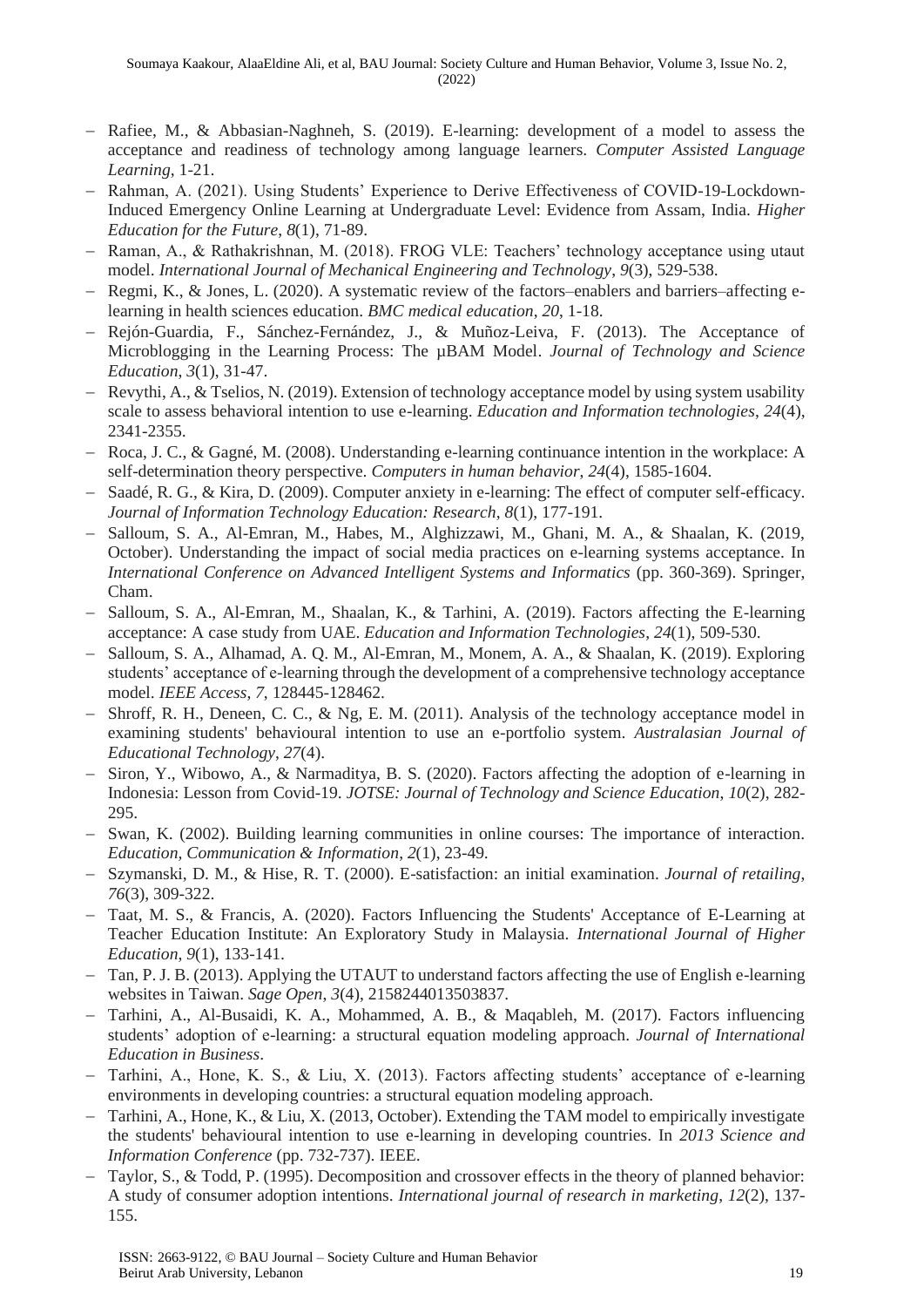- − Teo, T. (2011). Factors influencing teachers' intention to use technology: Model development and test. *Computers & Education*, *57*(4), 2432-2440.
- − Teo, T. S., Lim, V. K., & Lai, R. Y. (1999). Intrinsic and extrinsic motivation in Internet usage. *Omega*, *27*(1), 25-37.
- − Teo, T., & Noyes, J. (2011). An assessment of the influence of perceived enjoyment and attitude on the intention to use technology among pre-service teachers: A structural equation modeling approach. *Computers & education*, *57*(2), 1645-1653.
- − Teo, T., & Zhou, M. (2017). The influence of teachers' conceptions of teaching and learning on their technology acceptance. *Interactive Learning Environments*, *25*(4), 513-527.
- − Teo, T., Huang, F., & Hoi, C. K. W. (2018). Explicating the influences that explain intention to use technology among English teachers in China. *Interactive Learning Environments*, *26*(4), 460-475.
- − Teo, T., Zhou, M., Fan, A. C. W., & Huang, F. (2019). Factors that influence university students' intention to use Moodle: A study in Macau. *Educational Technology Research and Development*, *67*(3), 749-766.
- − Thompson, R. L., Higgins, C. A., & Howell, J. M. (1991). Personal computing: Toward a conceptual model of utilization. *MIS quarterly*, 125-143.
- − Thompson, R., Compeau, D. and Higgins, C., (2006). Intentions to use information technologies: An integrative model. *Journal of Organizational and End User Computing (JOEUC)*, *18*(3), pp.25-46
- − Thongsri, N., Shen, L., & Bao, Y. (2020). Investigating academic major differences in perception of computer self-efficacy and intention toward e-learning adoption in China. *Innovations in Education and Teaching International*, *57*(5), 577-589.
- − Triandis, H. C. (1971). Attitude and Attitude Change. Wiley Foundations of Social Psychology Series.
- − UniRANK (2021). Universities in Lebanon in 2020. Retrieved from [https://www.4icu.org/lb/a-z/.](https://www.4icu.org/lb/a-z/)
- − Vale, C. M., & Leder, G. C. (2004). Student views of computer-based mathematics in the middle years: does gender make a difference?. *Educational studies in mathematics*, *56*(2), 287-312.
- − Van der Heijden, H. (2004). User acceptance of hedonic information systems. *MIS quarterly*, 695-704.
- − Van Raaij, E. M., & Schepers, J. J. (2008). The acceptance and use of a virtual learning environment in China. *Computers & education*, *50*(3), 838-852.
- − Venkatesh, V. (2000). Determinants of perceived ease of use: Integrating control, intrinsic motivation, and emotion into the technology acceptance model. *Information systems research*, *11*(4), 342-365.
- − Venkatesh, V., & Bala, H. (2008). Technology acceptance model 3 and a research agenda on interventions. *Decision sciences*, *39*(2), 273-315.
- − Venkatesh, V., & Davis, F. D. (1996). A model of the antecedents of perceived ease of use: Development and test. *Decision sciences*, *27*(3), 451-481.
- − Venkatesh, V., & Speier, C. (2000). Creating an effective training environment for enhancing telework. *International Journal of Human-Computer Studies*, *52*(6), 991-1005.
- − Venkatesh, V., Morris, M. G., Davis, G. B., & Davis, F. D. (2003). User acceptance of information technology: Toward a unified view. *MIS quarterly*, 425-478.
- − Venkatesh, V., Speier, C., & Morris, M. G. (2002). User acceptance enablers in individual decision making about technology: Toward an integrated model. *Decision sciences*, *33*(2), 297-316.
- − Venkatesh, V., Thong, J. Y., & Xu, X. (2012). Consumer acceptance and use of information technology: extending the unified theory of acceptance and use of technology. *MIS quarterly*, 157-178.
- − Vijayasarathy, L. R. (2004). Predicting consumer intentions to use on-line shopping: the case for an augmented technology acceptance model. *Information & management*, *41*(6), 747-762.
- − Wang, Y. S. (2003). Assessment of learner satisfaction with asynchronous electronic learning systems. *Information & Management*, *41*(1), 75-86.
- − Wang, Y. S., Lin, H. H., & Luarn, P. (2006). Predicting consumer intention to use mobile service. *Information systems journal*, *16*(2), 157-179.
- − Wang, Y. Y., Wang, Y. S., & Jian, S. E. (2020). Investigating the determinants of students' intention to use business simulation games. *Journal of Educational Computing Research*, *58*(2), 433-458.
- − Wangpipatwong, S., Chutimaskul, W., & Papasratorn, B. (2008). Understanding Citizen's Continuance Intention to Use e-Government Website: a Composite View of Technology Acceptance Model and Computer Self-Efficacy. *Electronic journal of e-government*, *6*(1).
- − Xiong, T., Bao, Y., & Hu, Z. (2013). This is a preprint copy that has been accepted for publication in Knowledge-based Systems.